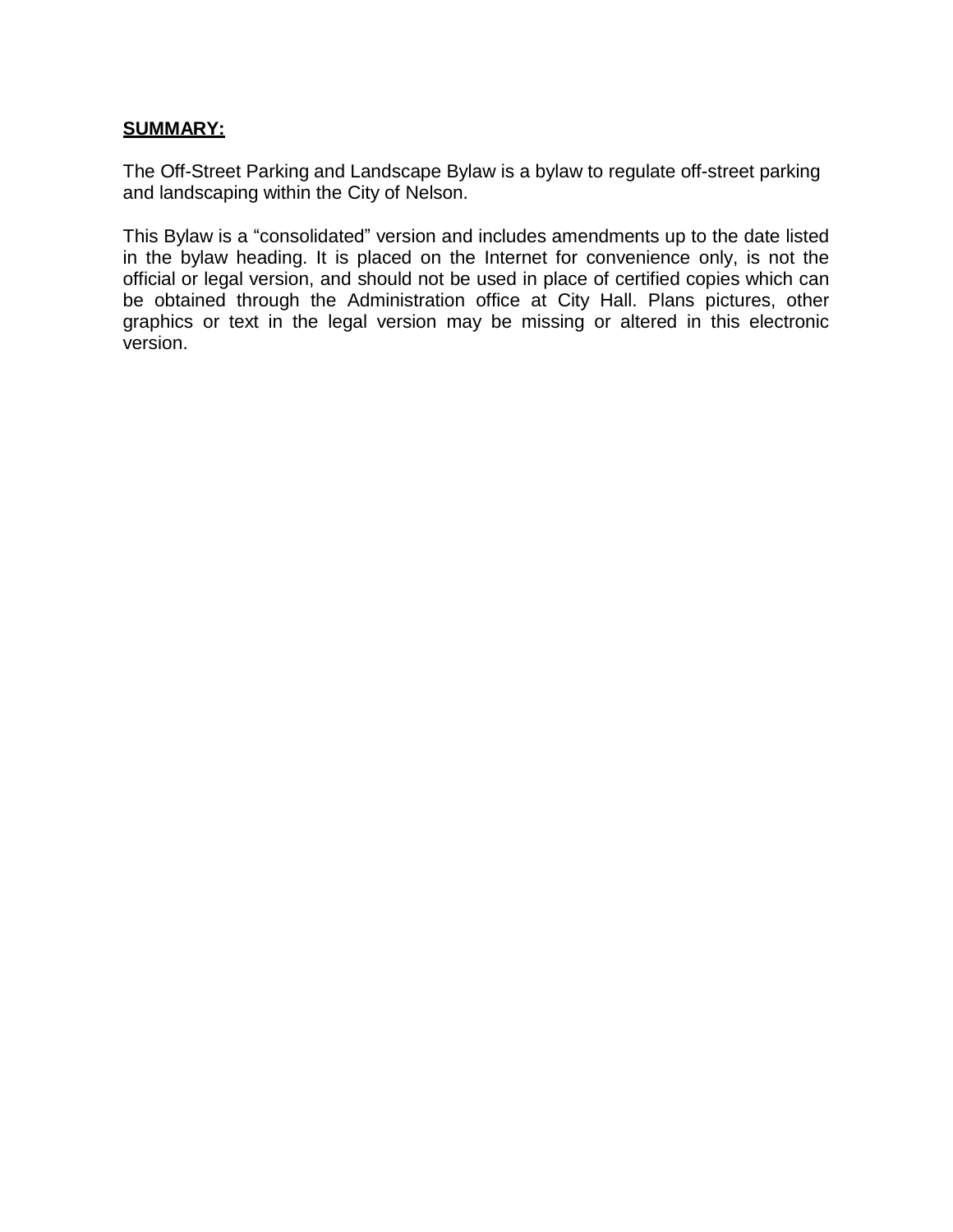# **THE CORPORATION OF THE CITY OF NELSON**

## **OFF-STREET PARKING AND LANDSCAPE BYLAW NO. 3274, 2013 REVISED: February 3, 2020**

**Consolidated for Convenience to Include Bylaw No. 3314, 3320, 3345, 3393, 3401, 3422, 3450, 3459, 3464, 3472, 3474**

# **BEING A BYLAW TO REGULATE OFF-STREET PARKING AND LANDSCAPING WITHIN THE CITY OF NELSON**

# **Table of Contents**

# **Table of Contents**

| PART 1 - DEFINITIONS AND INTERPRETATION (amended by BL3422, BL3450)  4                |
|---------------------------------------------------------------------------------------|
|                                                                                       |
|                                                                                       |
|                                                                                       |
|                                                                                       |
|                                                                                       |
| PART 6 - PROVISION OF OFF-STREET VEHICLE PARKING, LOADING SPACES AND                  |
|                                                                                       |
| 6.1                                                                                   |
| Calculation of Required Off-Street Vehicle Parking, Loading Spaces and Bicycle<br>6.2 |
| Parking 9                                                                             |
| PART 7 - OFF-STREET VEHICLE PARKING.                                                  |
| 7.1                                                                                   |
| 7.2                                                                                   |
| Off-Street Vehicle Parking Requirements (amended by BL3422, BL3450,<br>7.3            |
|                                                                                       |
|                                                                                       |
| 7.5                                                                                   |
| 7.6                                                                                   |
| Off-Street Vehicle Parking Design Criteria (Amended by BL3450) 17<br>7.7              |
| 7.8                                                                                   |
| 7.9                                                                                   |
|                                                                                       |
| 8.1<br>8.2                                                                            |
| 8.3                                                                                   |
|                                                                                       |
| 9.1                                                                                   |
| 9.2                                                                                   |
|                                                                                       |
| The Corporation of the City of Nelson<br>Page 2 of 27                                 |
| Off-Street Parking and Landscaping Bylaw No. 3274, 2013                               |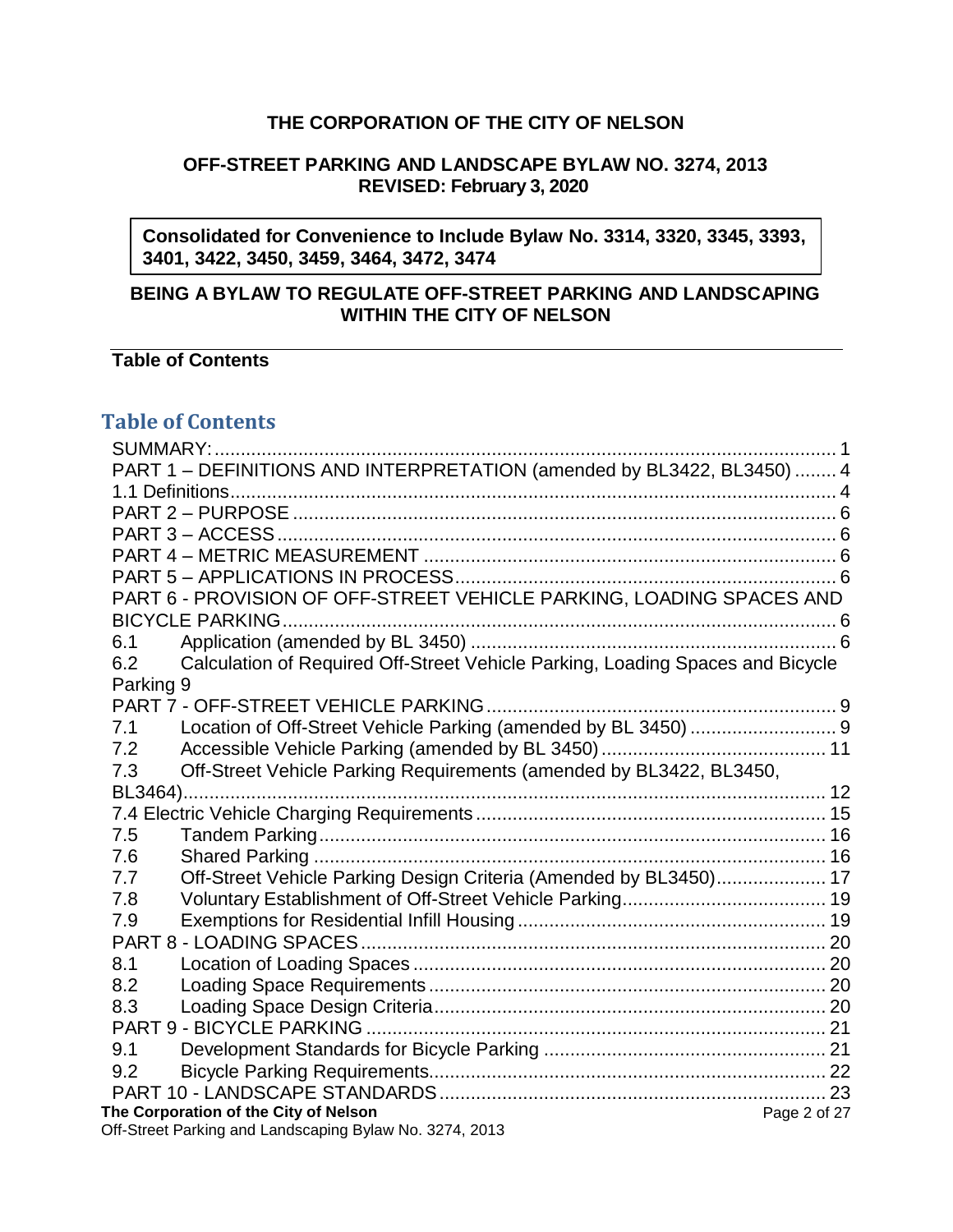# **THE CORPORATION OF THE CITY OF NELSON**

| 10.2 |                                                                |  |
|------|----------------------------------------------------------------|--|
| 10.3 | General Landscaping Requirements (Amended by BL3450, 3459)  24 |  |
|      |                                                                |  |
|      |                                                                |  |
|      |                                                                |  |
|      |                                                                |  |
|      |                                                                |  |
|      |                                                                |  |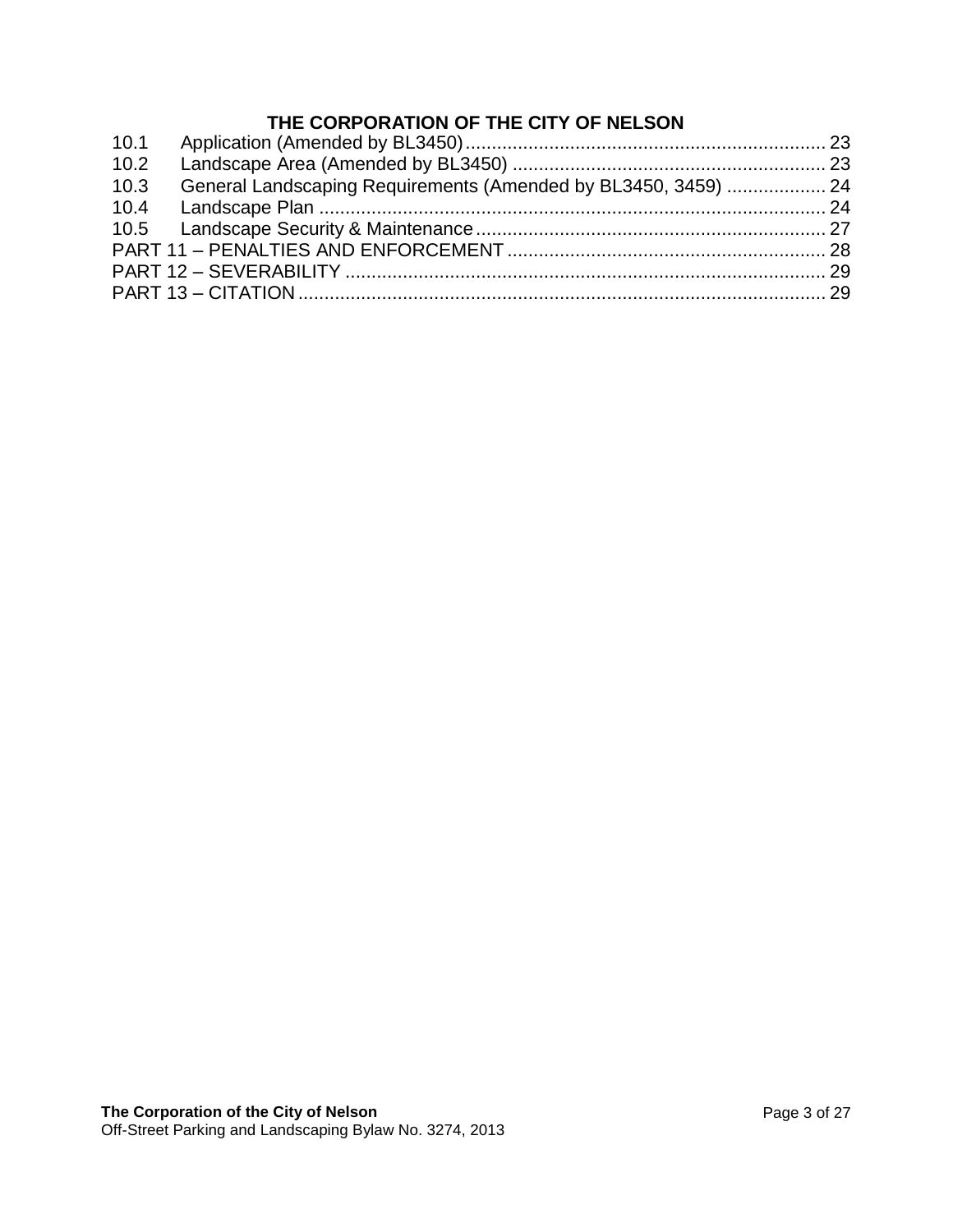# **Off-Street Parking and Landscape Bylaw No. 3274, 2013**

WHEREAS Part 26 of the *Local Government Act* authorizes a local government to enact bylaws respecting off-street parking and loading, runoff control and screening and landscaping;

NOW THEREFORE the Council of the Corporation of the City of Nelson in open meeting assembled enacts as follows:

#### <span id="page-3-0"></span>**PART 1 – DEFINITIONS AND INTERPRETATION (amended by BL3422, BL3450, BL3472)**

#### <span id="page-3-1"></span>**1.1 Definitions**

The following words or phrases have the meanings set out in the *City of Nelson Zoning Bylaw 3199, 2013*: **"Dwelling Unit"**, **"Gross Floor Area (GFA)"**, **"Lane"**, **"Lot"**, **"Lot Coverage"**, **"Street"**, and **"Zone"**.

In this Bylaw, all words or phrases shall have their normal or common meaning except where this is changed, modified or expanded by the definitions set forth below:

**"Accessible Vehicle Parking"** means a parking stall reserved for the exclusive use of a person with a disability parking permit.

**"Alternative Fuel Infrastructure"** means any one of the following: (a) one or more Level-3 (DC fast charger) electric vehicle charging stations; and/or (b) one or more hydrogen vehicle refuelling stations.

#### **"Bicycle Parking:**

**Long Term"** means a secure, weather protected bicycle parking facility used to accommodate long term bicycle parking, such as for residents or employees.

**Short Term"** means a short term visitor bicycle parking facility that offers some security and may be partially protected from the weather.

**"Bicycle Rack"** means a unit with one or more bicycle-supporting elements joined on a common base or arranged in a regular array and fastened to a common mounting surface, subject to Section 9.1 of this Bylaw.

**"Car-share"** means a system of sharing vehicles in the City that allows for a membership based service available to all qualified drivers. No separate written agreement is required each time a member reserves and uses a vehicle. The car-share operation offer members access to a dispersed network of shared vehicles 24-hours, 7 days a week at unattended self-service locations.

**"City"**means the Corporation of the City of Nelson.

**"Council"** means the Council of The Corporation of the City of Nelson.

#### **The Corporation of the City of Nelson**

Off-Street Parking and Landscaping Bylaw No. 3274, 2013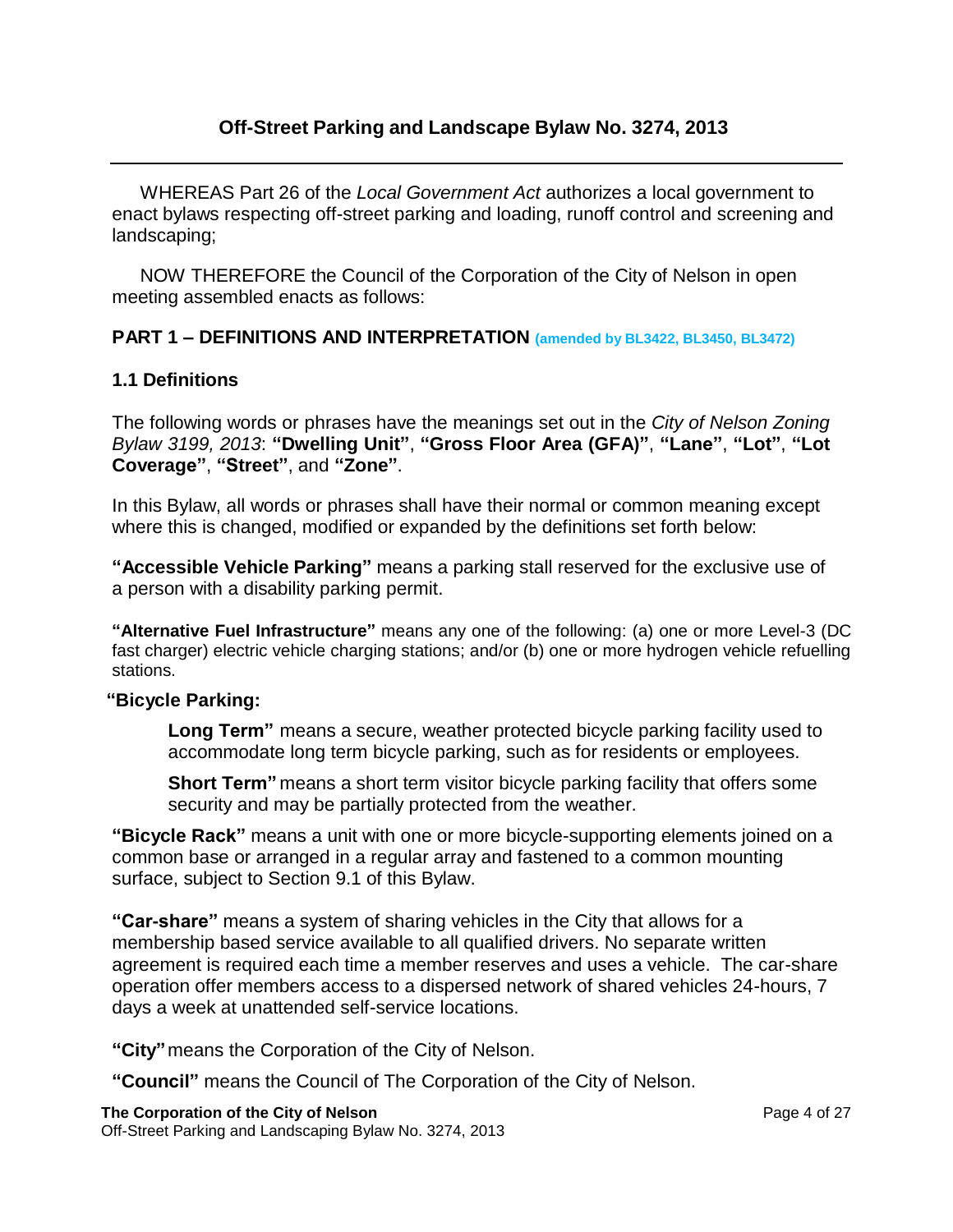**"Electric Vehicle Energy Management System"** means a system used to control Electric Vehicle Supply Equipment electrical loads through the process of connecting, disconnecting, increasing, or reducing electric power to the loads and consisting of any of the following: a monitor(s), communications equipment, a controller(s), a timer(s), and other applicable device(s).

**"Electric Vehicle Supply Equipment"** means a complete assembly consisting of conductors, connectors, devices, apparatus, and fittings installed specifically for the purpose of power transfer and information exchange between a branch electric circuit and an electric vehicle.

**"Landscape Area"** means the minimum percentage of lot area required to be landscaped for any development requiring a landscape plan.

**"Landscape Plan"** means a plan as per Section 10.4 of this Bylaw.

**"Loading Space"** means an off-street, open area used to provide free access for vehicles to a loading door, platform or bay for the purpose of loading and unloading.

**"Level 2 Charging"** means a connected point in an electrical wiring installation at which Level 2 service is taken to supply utilization equipment (with Level 2 defined by SAE International's J1772 standard).

**"Municipality"** means the City of Nelson.

**"Off-Street Vehicle Parking"** means a lot or part of a lot or a building available to be used for the parking of motor vehicles.

**"Professional Engineer"** means a person registered under the BC *Engineers and Geoscientists Act*.

**"Senior Citizens Home"** means a multi-unit residential building occupied exclusively by people over the age of 55:

- a) which is supported in whole or in part by financial assistance from the Municipal, Provincial, or Federal governments or agencies; and/or
- b) where the residents are regularly served with meals and housekeeping and the building contains adequate facilities to provide such services along with other amenities.

**"Shared Parking Space"** means a parking space that serves multiple users and destinations.

**"Tandem Parking"** means two or more vehicle parking spaces, one behind the other, with a common or shared point of access to a maneuvering aisle, lane, or street.

**"Vegetative Buffer"** means the area of a lot which serves to provide separation and to partially obstruct the view of adjacent land uses by means of a vegetative screen and plantings.

**"Vehicle Parking Space"** means a space for the parking of one motor vehicle but does not include aisle space for access and manoeuvering of motor vehicles.

**The Corporation of the City of Nelson**

Off-Street Parking and Landscaping Bylaw No. 3274, 2013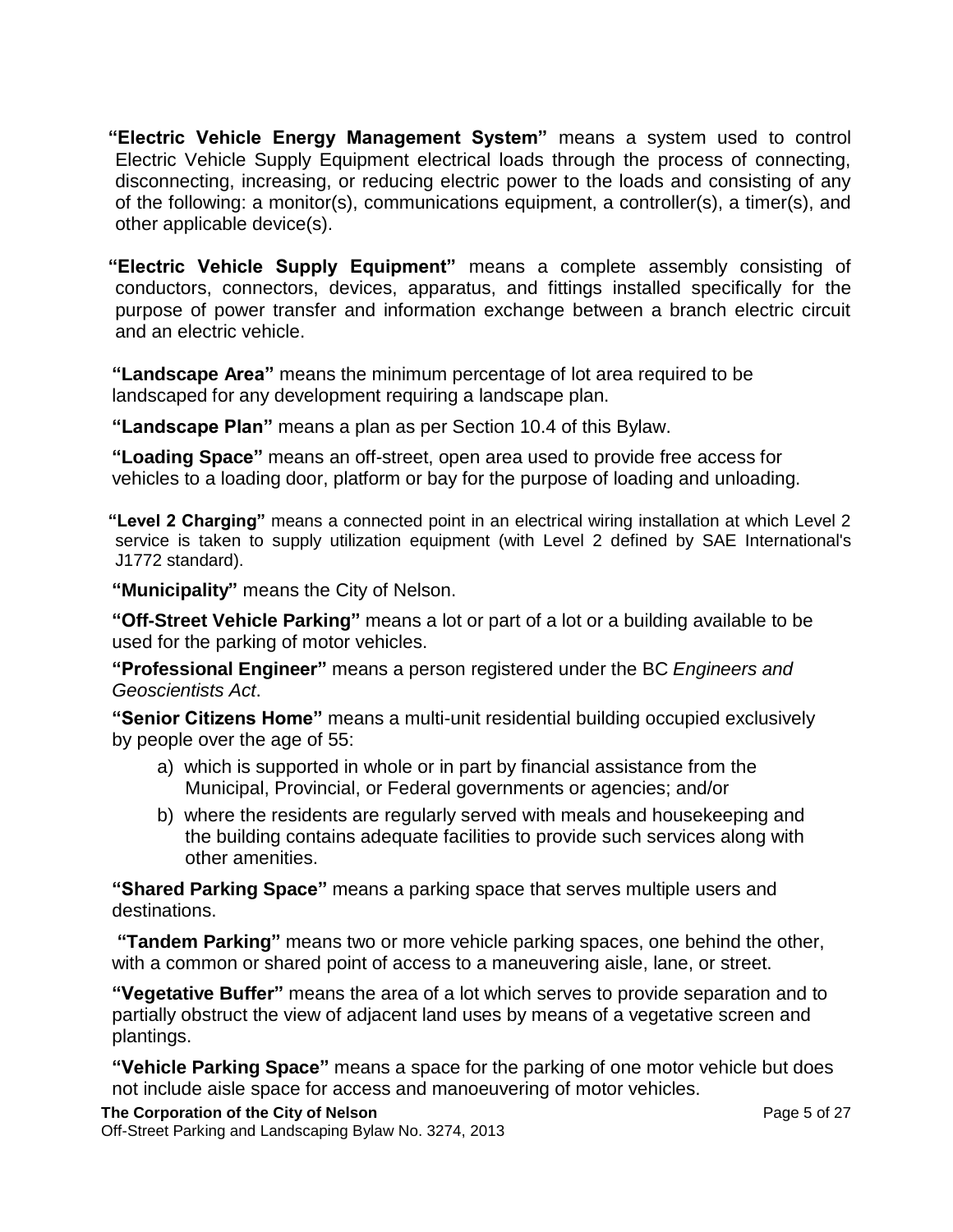# **1.2 Interpretation**

Any reference in this bylaw to an appendix, schedule, statute, regulation, bylaw or other legislative instrument shall be deemed to mean a reference to that appendix schedule, statute, regulation, bylaw or legislative instrument in force at the effective date of this bylaw, and as amended, superseded or replaced from time to time thereafter.

# <span id="page-5-0"></span>**PART 2 – PURPOSE**

The purpose of this Bylaw is to regulate off-street vehicle parking, loading spaces, bicycle parking, and landscaping in the municipality for the benefit of the community as a whole.

# <span id="page-5-1"></span>**PART 3 – ACCESS**

Employees of the City may enter at all reasonable times any premises or lands controlled by this Bylaw in order to ascertain whether the requirements of the Bylaw are being observed. Obstruction of the City's employees in the performance of his/her duties shall constitute an offence.

# <span id="page-5-2"></span>**PART 4 – METRIC MEASUREMENT**

All measurements in this Bylaw are expressed in metric units.

# <span id="page-5-3"></span>**PART 5 – APPLICATIONS IN PROCESS**

A completed application for Building Permit, Development Permit, or Development Variance Permit that is received prior to the effective date of this Bylaw shall be processed in accordance with the *City of Nelson Land Use Regulation Bylaw No. 2243, 1987*. Such applications will have two years from the date of adoption of this Bylaw to be issued after which time they must comply with this Bylaw.

## <span id="page-5-4"></span>**PART 6 - PROVISION OF OFF-STREET VEHICLE PARKING, LOADING SPACES AND BICYCLE PARKING**

#### <span id="page-5-5"></span>**6.1 Application (amended by BL 3450)**

- (1) Space for off-street vehicle parking, loading spaces and bicycle parking in respect of a use permitted under this bylaw shall be provided and maintained in accordance with the regulations of this bylaw.
- (2) These regulations do not apply to buildings, structures or uses existing on the effective date of this bylaw, except that: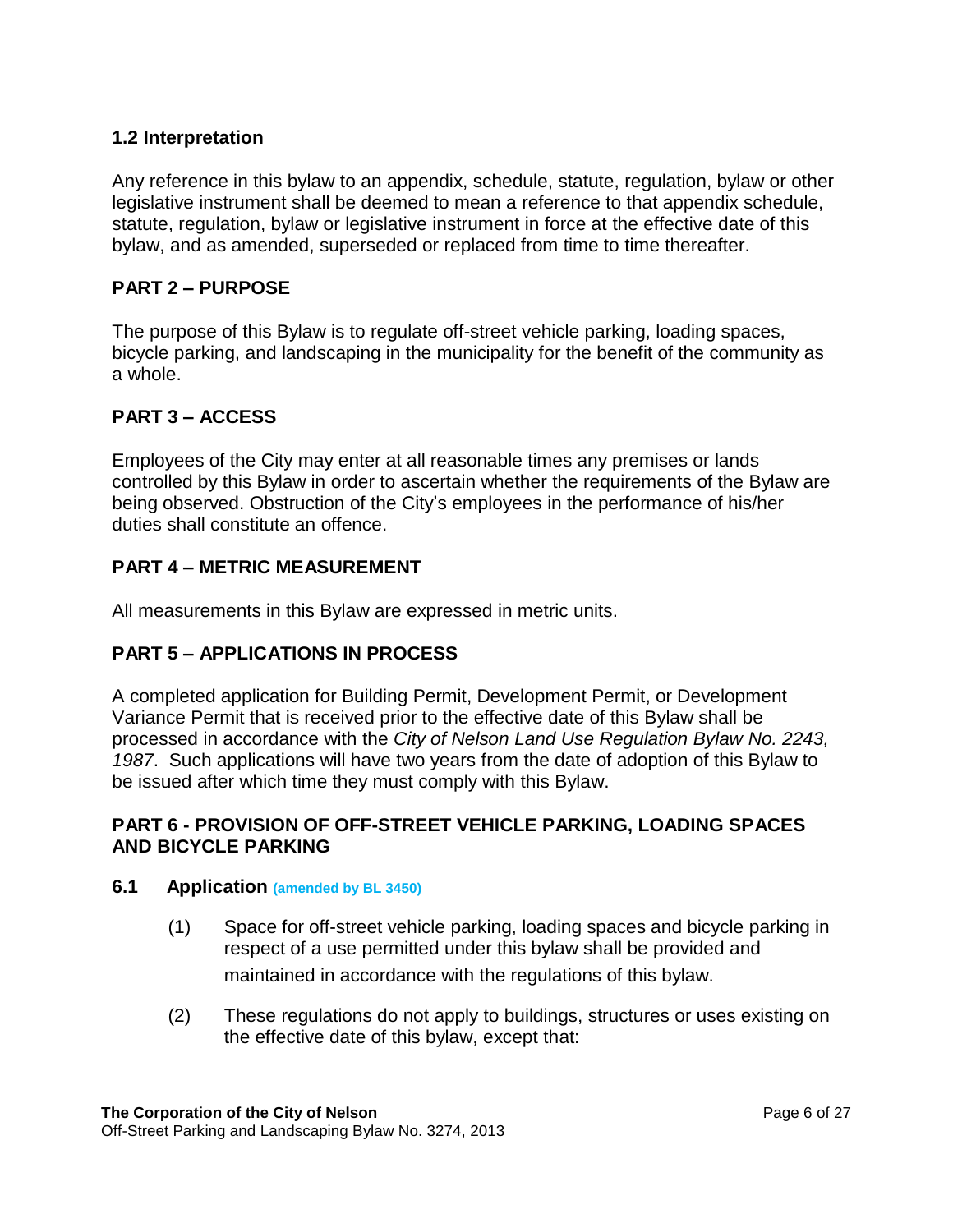- (a) off-street vehicle parking and loading spaces required in accordance with previous land use regulation bylaws shall be provided and maintained, except that if the number of spaces required by this bylaw is lower, the requirements of this bylaw shall be applied.
- (b) off-street vehicle parking, loading spaces and bicycle parking shall be provided and maintained in accordance with this bylaw for any addition to such existing building or structure that creates new floor area. Requirements for off-street vehicle parking, loading spaces and bicycle parking will be based on the new gross floor area, not including the previous building.
- (3) Despite subsections 6.1.(1) and 6.1.(2), in lieu of providing off-street vehicle parking spaces for new buildings and structures within the Downtown Parking Area as shown on Figure 1, a financial contribution to the City's Active Transportation Reserve Fund for the development of active transportation infrastructure may be provided. The value will be \$10,000 per vehicle parking space.
- (4) Despite subsections 6.1.(1) and 6.1.(2), a change of use to an existing building or structure that does not result in new floor area being created, when located in a commercial, industrial, institutional, or mixed-use zone, will not be required to provide additional off-street vehicle parking, cash in lieu, loading spaces or bicycle parking, provided that the existing building is at least five years old.
- (5) Variances to this Bylaw may be granted by Council or the Board of Variance in accordance with the provisions of the *Local Government Act*  and *Development Applications Procedures Bylaw No. 3243, 2012.*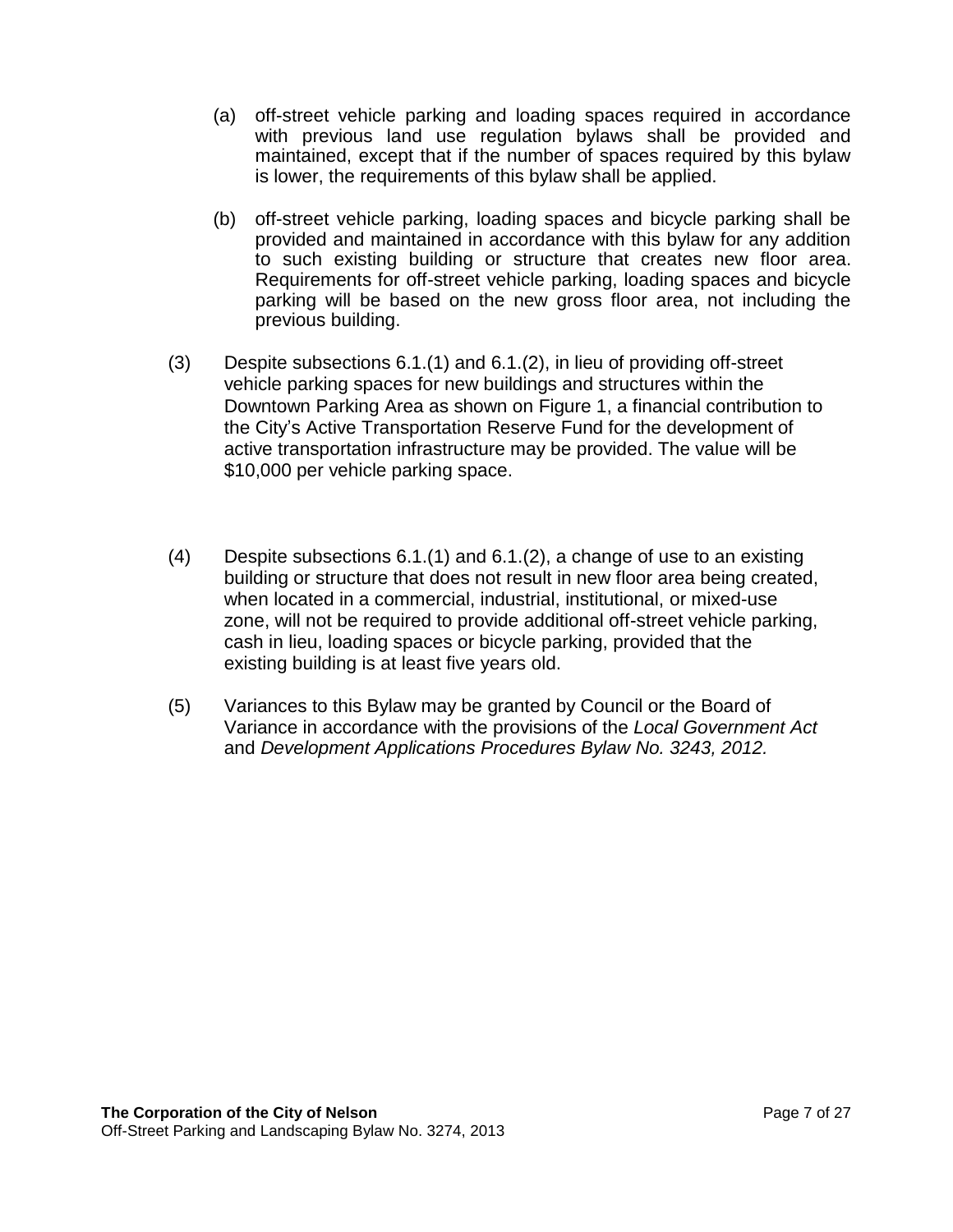

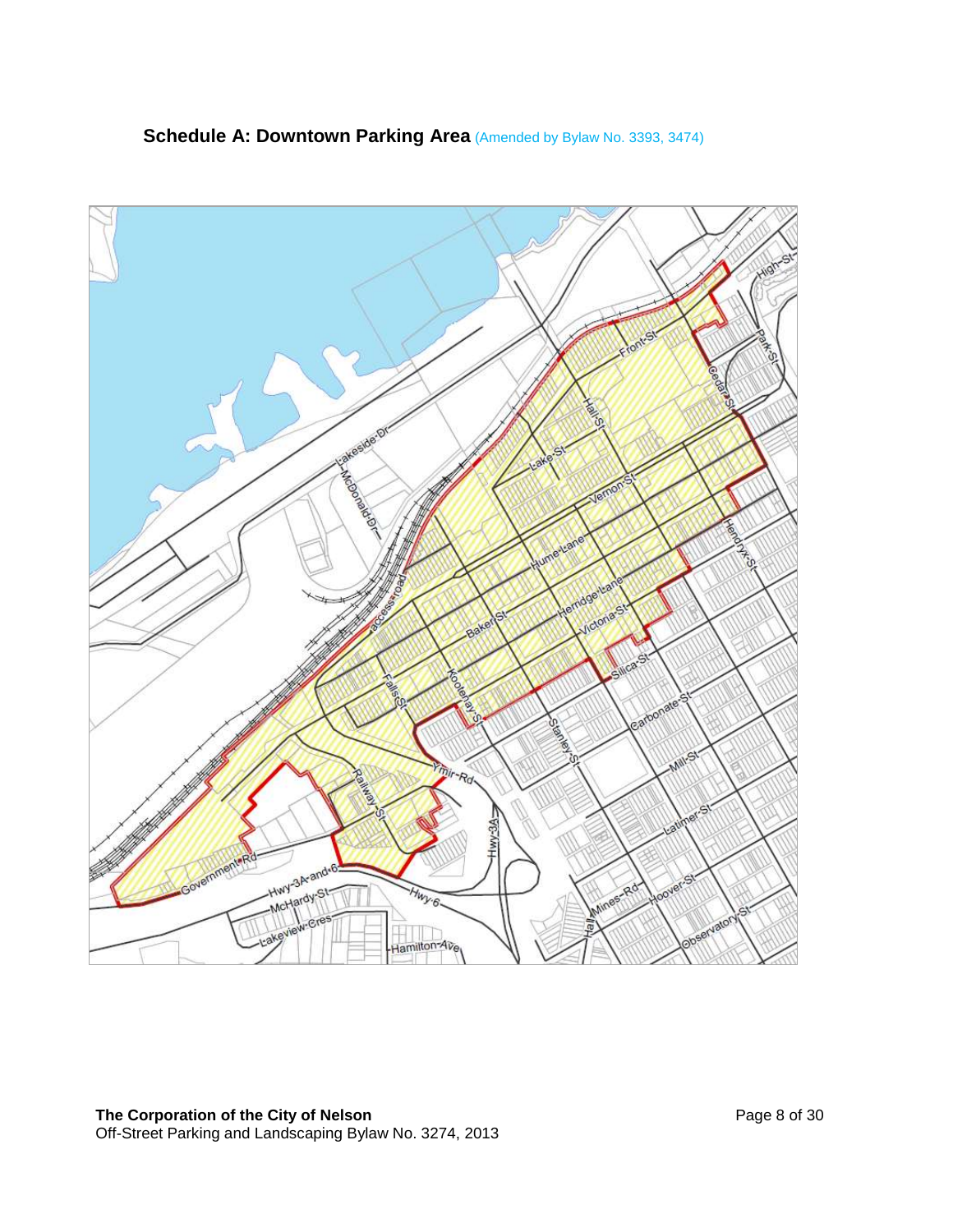## <span id="page-8-0"></span>**6.2 Calculation of Required Off-Street Vehicle Parking, Loading Spaces and Bicycle Parking**

- (1) When the calculation of aggregate off-street vehicle parking, loading spaces or bicycle parking requirements results in a fractional figure, it shall be rounded to the nearest whole number.
- (2) If more than one use is located on a lot, the total number of off-street vehicle parking spaces, loading spaces and bicycle parking spaces shall be the sum of the requirements for each use.
- (3) A loading space or a bicycle parking space shall not be considered as an off-street vehicle parking space for the purpose of calculating the vehicle parking spaces provided.
- (4) An off-street vehicle parking space or a bicycle parking space shall not be considered as a loading space for the purpose of calculating the loading spaces provided.
- (5) If a use is not listed, City staff determine whether off-street parking spaces, loading spaces and bicycle parking spaces are required, and if so, the number of required off-street vehicle parking spaces, loading spaces and bicycle parking spaces shall be calculated on the basis of a similar use that is listed.
- (6) In the case of a single-detached residential dwelling that existed prior to the adoption of *City of Nelson Zoning Bylaw No. 3199, 2013,* and with no recorded, actual or feasible off-street parking space provided, and where a secondary suite or laneway house is proposed, off- street vehicle parking requirements will only apply to the secondary suite or the laneway house.

# <span id="page-8-1"></span>**PART 7 - OFF-STREET VEHICLE PARKING**

## <span id="page-8-2"></span>**7.1 Location of Off-Street Vehicle Parking (amended by BL 3450)**

- (1) In all residential zones, off-street vehicle parking spaces shall be provided and maintained on the same lot as the use, building or structure they serve, except:
	- (a) If sufficient off-street parking spaces for a Short-Term Rental use cannot be provided on the same lot as the Short-Term Rental, up to one (1) required parking space may be located on another lot adjacent to or across the lane, or within 100 metres from the subject lot, upon approval of the Manager of Development Services provided that: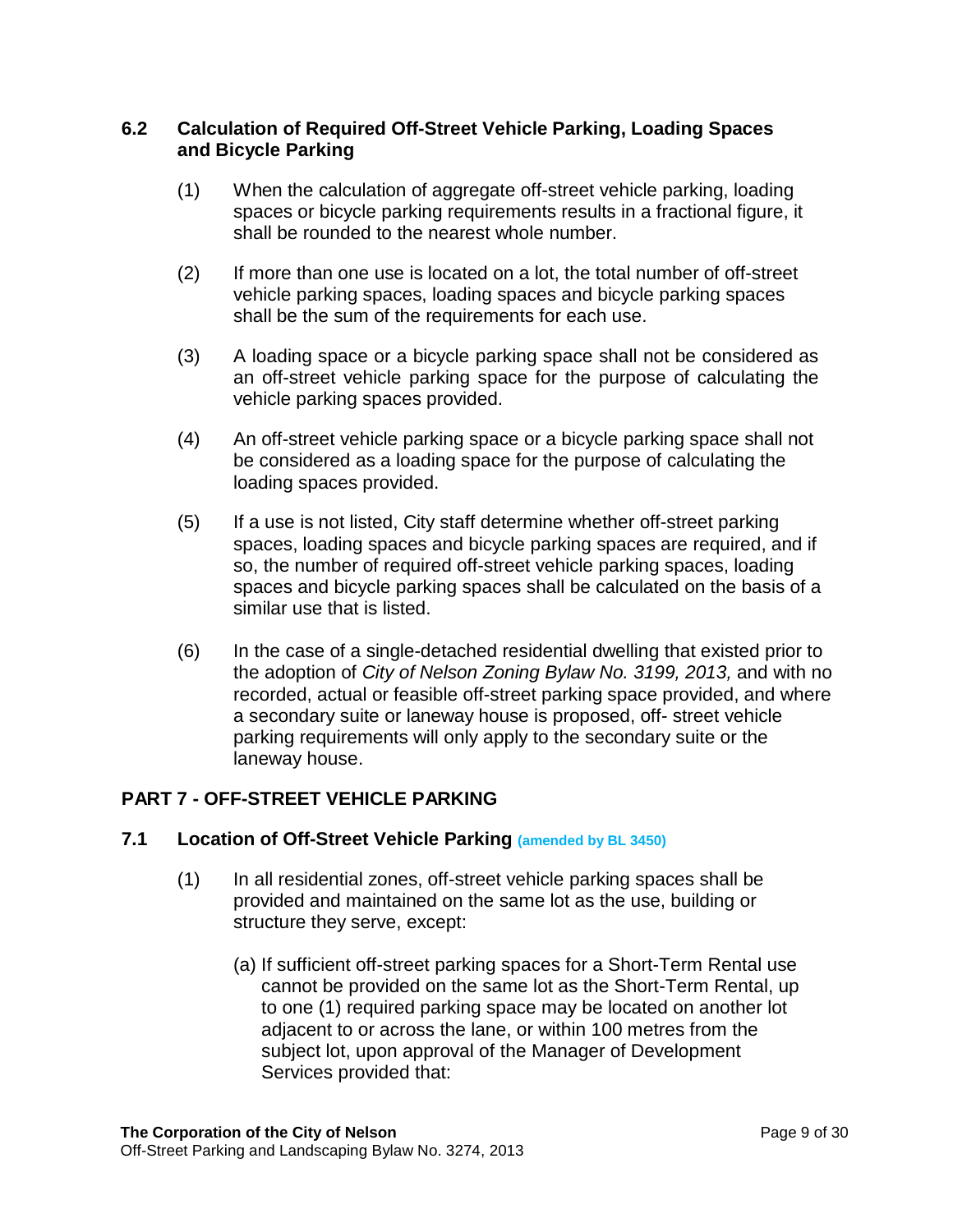- i. such other off-site parking shall be secured by an agreement, satisfactory to the City, providing the off-site parking for the benefit of the lot with the Short-Term Rental;
- ii. the agreement must include a plan showing the location and area of the parking space to be provided by the agreement.
- iii. the agreement shall be valid for the duration of the Business Licence. A new agreement shall be provided at the time of each Licence renewal.
- iv. the City shall be a named party in the agreement for the sole purpose of ensuring that the agreement is not amended or discharged from title without the approval of the City.
- v. if the agreement is invalidated before its expiration date, the property owner must immediately cease operation of the Short-Term Rental use until its off-street parking requirements are fulfilled to the City's satisfaction.
- vi. the lot on which the off-site parking space is located must meet the minimum parking requirements as specified in section 7.3 of this bylaw. The space provided for a Short-Term Rental shall be in addition to the minimum parking required.
- vii. a property owner providing off-site parking shall only enter into not more than one (1) agreement to provide not more than one (1) parking space.
- (b) All or part of the off-street vehicle parking spaces required to serve a use on a lot may be located on an adjacent lot provided that a covenant in favour of the City is registered against both the lot on which the use is located, and the separate lot on which the off-street vehicle parking is located.
- (2) In zones other than residential zones, all or part of the off-street vehicle parking spaces required to serve a use on a lot may be located on a different lot than the lot on which the use is located, provided that:
	- (a) the site on which the off-street vehicle parking is provided is not more than 150 m. from the site on which the use is located; and
	- (b) a covenant in favour of the City is registered against both the lot on which the use is located, and the separate lot on which the offstreet vehicle parking is located.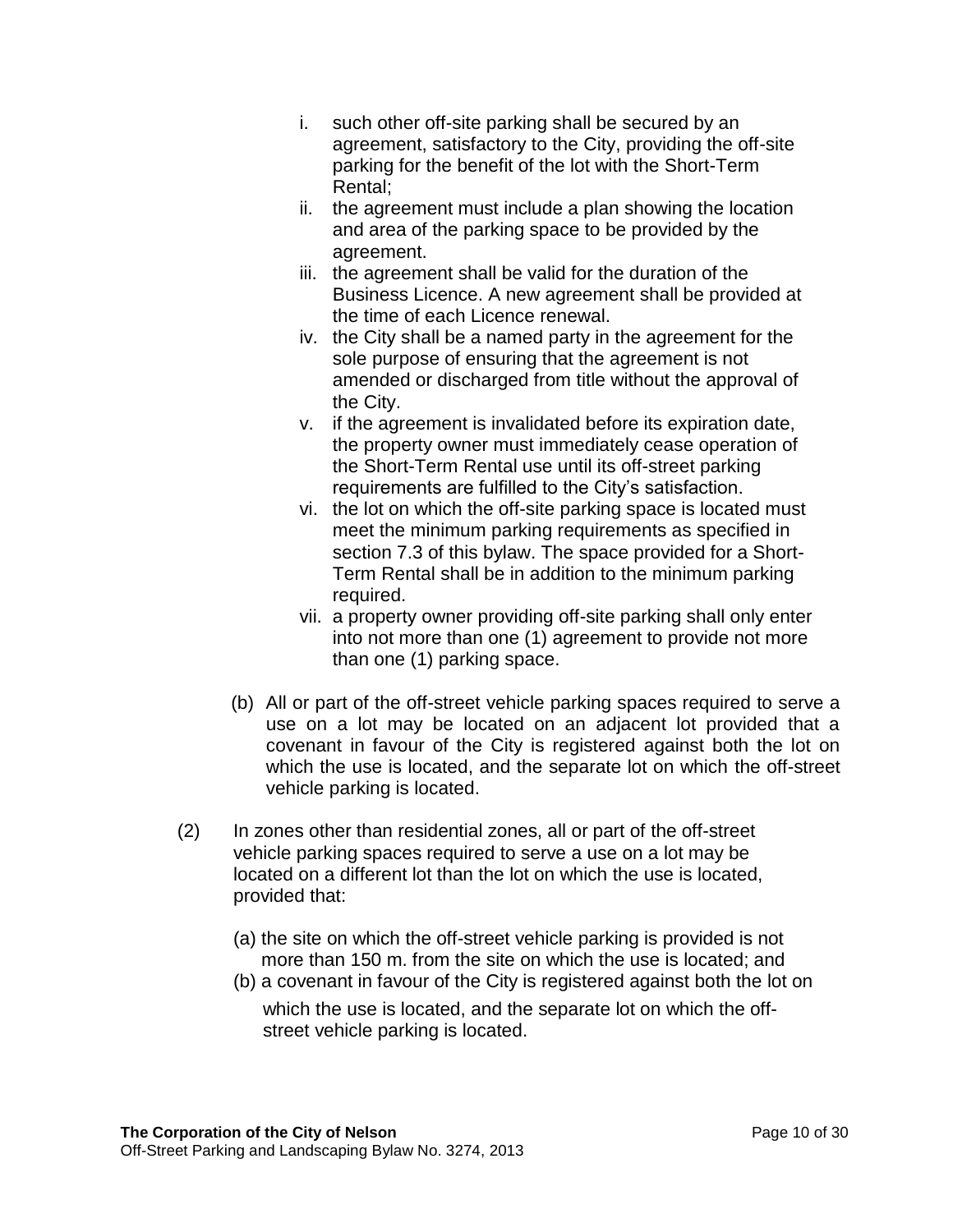# <span id="page-10-0"></span>**7.2 Accessible Vehicle Parking (amended by BL 3450)**

- (1) Accessible vehicle parking shall:
	- a. Despite anything to the contrary in this Bylaw, be at least 3.7 metres wide and 5.5 metres long, and have a vertical clearance of at least 2.3 metres;
	- b. have a clear pedestrian access aisle of 1.2 m wide that extends the full length of the space, is clearly indicated by high-colour contrast diagonal pavement markings, and shall connect with adjacent accessible path of travel. Where two accessible parking spaces are adjacent, the pedestrian aisle may be shared.
	- c. be located within 30 metres from an accessible entrance and as close to a main building entrance as practical, on a level, firm, and slip-resistant surface; and
	- d. be clearly identified as being solely for the use of persons with disabilities.
- (2) Accessible parking stalls shall be included in the calculation of the applicable minimum parking requirement.
- (3) Despite subsection (2) and anything to the contrary in this Bylaw, when more than 5 parking stalls are required, each accessible parking space provided to satisfy the minimum required number of such spaces will count as two parking spaces for the purpose of satisfying the minimum required number of parking spaces.
- (4) The minimum number of designated accessible parking spaces:
	- a. for a Senior Citizens Home, Hospital, Care Services, or Extended Medical Treatment Services use, is set out in Category 2 of the Table of Required Accessible Parking; and
	- b. for all other uses, is set out in Category 1 of the Table of Required Accessible Parking.

| <b>Table of Required Accessible Parking</b> |                                         |                 |
|---------------------------------------------|-----------------------------------------|-----------------|
|                                             | <b>Total Number of Required Parking</b> |                 |
|                                             | <b>Spaces</b>                           |                 |
| <b>Number of Required</b>                   | Category 1                              | Category 2      |
| <b>Accessible Parking</b>                   |                                         |                 |
| <b>Spaces</b>                               |                                         |                 |
|                                             | $1 - 9$                                 |                 |
|                                             | $10 - 39$                               | $2 - 4$         |
| 2                                           | 40-74                                   | $5 - 29$        |
| 3                                           | 75-89                                   | $30 - 44$       |
|                                             | 90-120                                  | 45-59           |
| One additional accessible                   | for any portion of                      | for any portion |
| parking space:                              | each additional 50                      | of each         |
|                                             | parking spaces                          | additional 15   |
|                                             |                                         | parking         |
|                                             |                                         | spaces          |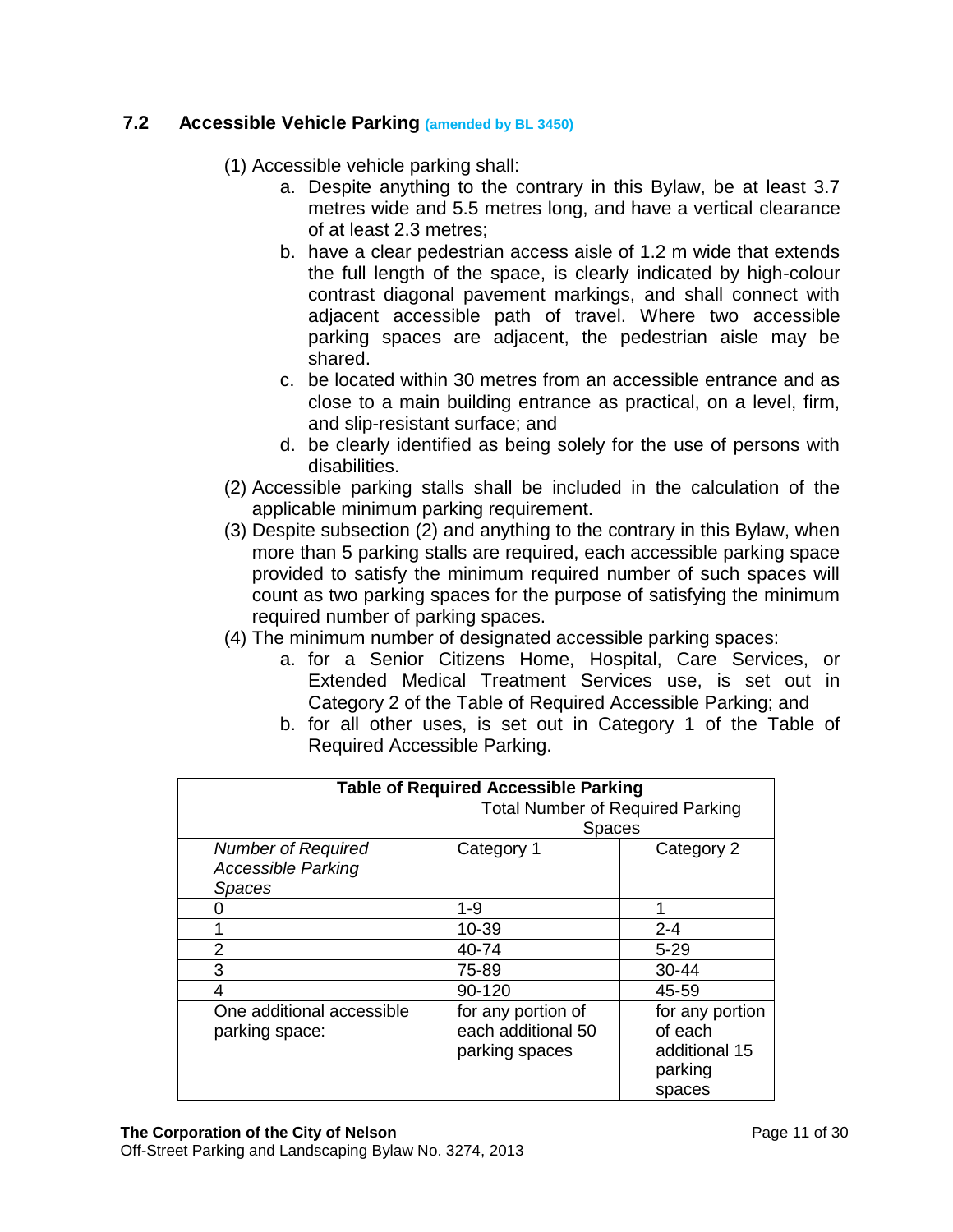# <span id="page-11-0"></span>**7.3 Off-Street Vehicle Parking Requirements (amended by BL3422, BL3450, BL3464)**

(1) As a requirement of this bylaw, the following minimum off-street vehicle parking requirements shall be adhered to within the City of Nelson:

| <b>Use</b>                                                                                                                                                                             | <b>Number of Spaces</b>                          |
|----------------------------------------------------------------------------------------------------------------------------------------------------------------------------------------|--------------------------------------------------|
| <b>Residential</b>                                                                                                                                                                     |                                                  |
| <b>Single Detached Residential</b><br><b>Duplex Residential</b>                                                                                                                        | 2 spaces/Dwelling Unit (DU)                      |
| <b>Single Detached Residential</b><br><b>Duplex Residential</b><br>With one (1) or more Short Term Rental<br><b>Guest Rooms</b>                                                        | 2 spaces/DU + 1 space/guest room                 |
| <b>Secondary Suite</b>                                                                                                                                                                 | 1 space/DU                                       |
| Laneway House                                                                                                                                                                          | 1 space/DU                                       |
| Multi-Unit Residential (Studio, 1<br>Bedroom)                                                                                                                                          | 1 space/DU, plus 0.1 visitor spaces per<br>DU    |
| Multi-Unit Residential (2+ Bedrooms)                                                                                                                                                   | 1.5 spaces/DU, plus 0.1 visitor spaces<br>per DU |
| Live/Work Unit                                                                                                                                                                         | 1 space/DU                                       |
| Dwelling Units located in the R3 zone<br>(Downtown Residential), the MU6<br>zone (Downtown Mixed-Use), the C1<br>(Core Commercial) zone, and the C4<br>(Railtown Core Commercial) zone | 1 space/DU                                       |
| <b>Existing Dwelling Unit with 1 Short-</b><br><b>Term Rental Guest Room</b>                                                                                                           | 1 space/DU                                       |
| <b>Existing Dwelling Unit with 2 Short-Term</b><br><b>Rental Guest Rooms</b>                                                                                                           | 2 spaces/DU                                      |
| <b>Existing Dwelling Unit with 3 Short-</b><br><b>Term Rental Guest Rooms or more</b>                                                                                                  | 2 spaces/DU + 1 space/guest room                 |
| Secondary Suite used as a Short-<br><b>Term Rental Guest Suite</b>                                                                                                                     | 1 space/DU                                       |
| Laneway House used as a Short-<br><b>Term Rental Guest Suite</b>                                                                                                                       | 1 space/DU                                       |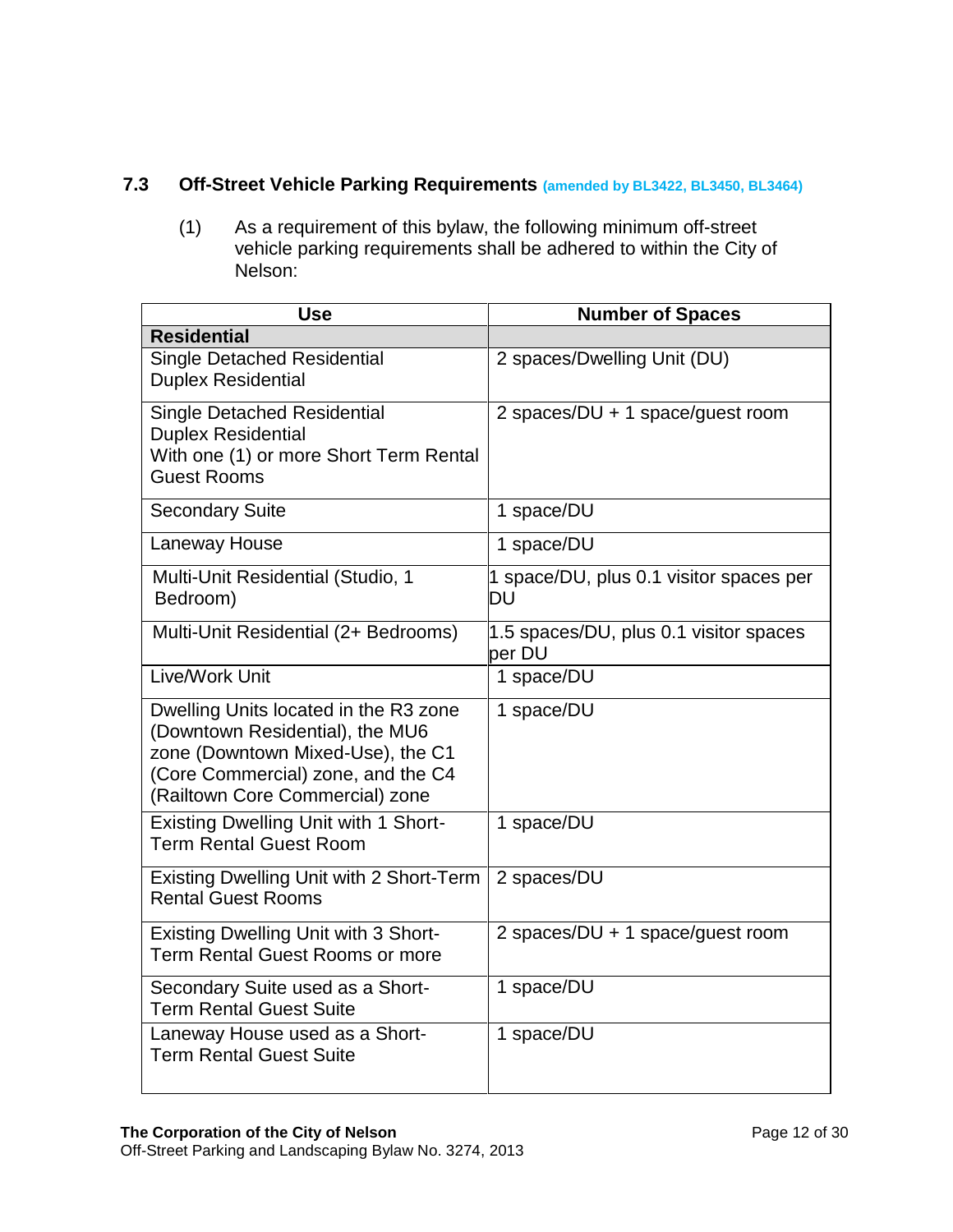| Existing Dwelling Unit used as a<br>Short-Term Rental Guest Home (not<br>located in the Downtown Residential<br>Zone (R3) or Core Commercial Zone<br>(C1)<br><b>Existing Dwelling Unit used a Short-</b><br>Term Rental Guest Home or<br>Secondary Suite used as a Short-<br>Term Rental Guest Suite or a<br>Laneway House used as a Short-<br>Term Rental Guest Suite (located in<br>the Downtown Residential Zone (R3)<br>and Core Commercial Zone (C1)) | a) To satisfy the requirement for a year-<br>round Short-Term Rental Business<br>Licence: 2 spaces/DU<br>b) To satisfy the requirement for Short-<br><b>Term Rental Business Licence valid</b><br>for fewer than six (6) months: 1<br>space/DU<br>1 space/DU |
|------------------------------------------------------------------------------------------------------------------------------------------------------------------------------------------------------------------------------------------------------------------------------------------------------------------------------------------------------------------------------------------------------------------------------------------------------------|--------------------------------------------------------------------------------------------------------------------------------------------------------------------------------------------------------------------------------------------------------------|
| Senior Citizens Home                                                                                                                                                                                                                                                                                                                                                                                                                                       | 0.4 spaces/unit                                                                                                                                                                                                                                              |
| Care Services                                                                                                                                                                                                                                                                                                                                                                                                                                              | 1 space/4 living units                                                                                                                                                                                                                                       |
| <b>Transition House</b>                                                                                                                                                                                                                                                                                                                                                                                                                                    | 3 spaces                                                                                                                                                                                                                                                     |
| <b>Commercial/Industrial</b>                                                                                                                                                                                                                                                                                                                                                                                                                               |                                                                                                                                                                                                                                                              |
| <b>Child Care Facilities</b><br>Early Childhood Development Centre                                                                                                                                                                                                                                                                                                                                                                                         | 1 space/30 sq. m. Gross Floor Area<br>(GFA)                                                                                                                                                                                                                  |
| <b>Extended Medical Treatment Services</b>                                                                                                                                                                                                                                                                                                                                                                                                                 |                                                                                                                                                                                                                                                              |
| <b>Tourist Accommodation</b>                                                                                                                                                                                                                                                                                                                                                                                                                               | 1 space/guest room                                                                                                                                                                                                                                           |
| <b>Marina</b>                                                                                                                                                                                                                                                                                                                                                                                                                                              | 1 space/3 boat spaces                                                                                                                                                                                                                                        |
| <b>Broadcasting Studios</b><br><b>Contractor Services</b><br>Custom Indoor Manufacturing<br>Printing and Publishing Establishment<br><b>Professional and Business Offices</b><br><b>Public Administration</b><br>Social Services Centre                                                                                                                                                                                                                    | 1 space/30 sq. m. GFA                                                                                                                                                                                                                                        |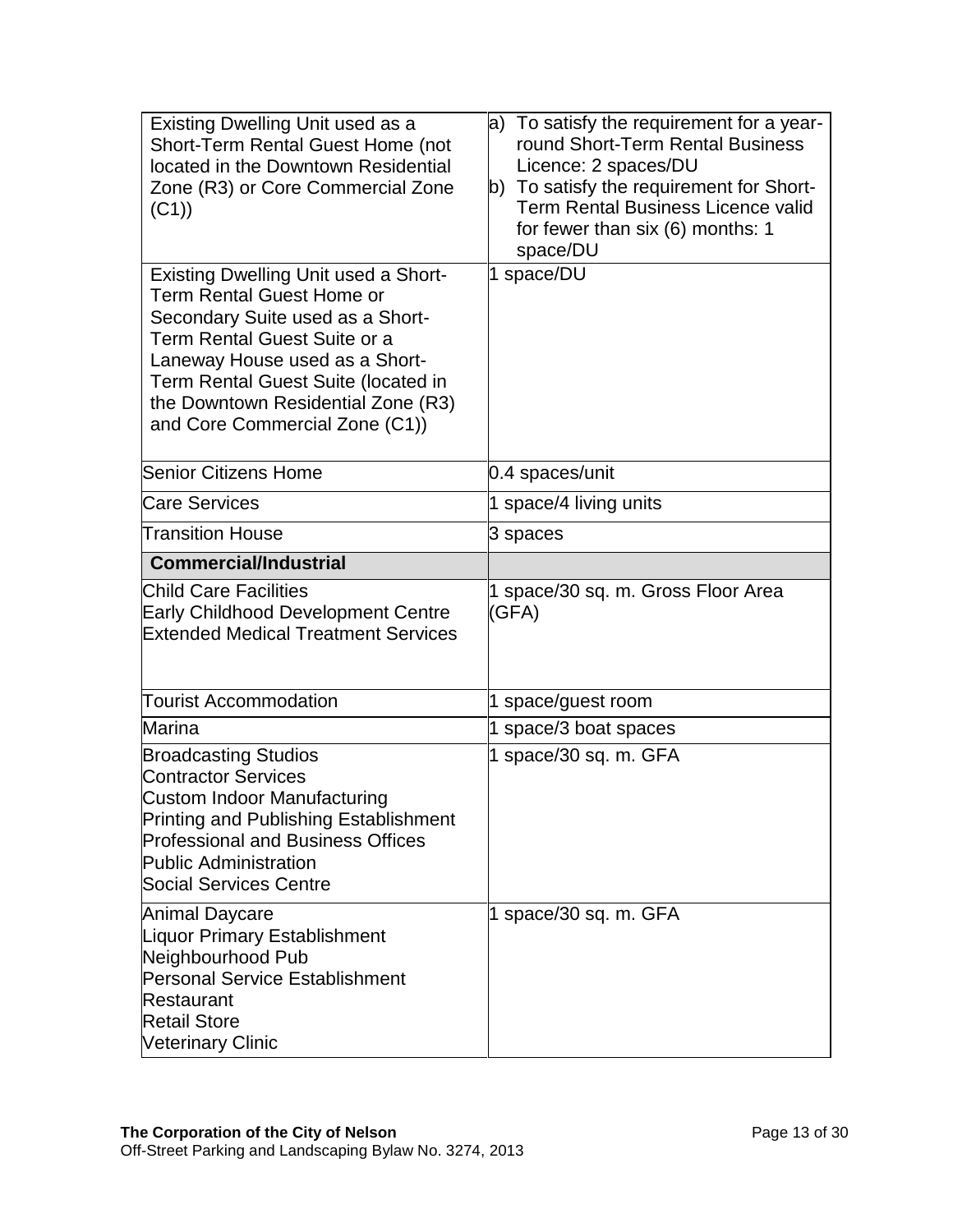| <b>Building Supply</b><br><b>Regional Commercial</b><br>Retail Warehouse<br><b>Shopping Centre</b>                                                           | 1 space/25 sq. m. GFA                                                                                                                                                                                                  |
|--------------------------------------------------------------------------------------------------------------------------------------------------------------|------------------------------------------------------------------------------------------------------------------------------------------------------------------------------------------------------------------------|
| <b>Art Galleries and Museums</b><br><b>Entertainment Facility</b><br><b>Funeral Home</b><br><b>Participant Recreation Services</b><br>Indoor Public Assembly | 1 space/10 sq. m. of floor area used for<br>assembly purposes                                                                                                                                                          |
| Commercial Storage (when storage<br>facilities are fully enclosed in a building<br>with no external access to the individual<br>unit)<br>Warehouse           | 1 space/200 sq. m. GFA                                                                                                                                                                                                 |
| Commercial Storage (when individual<br>storage units are fully accessible by<br>vehicle to the exterior)                                                     | 1 space/building                                                                                                                                                                                                       |
| Industry, Light<br>Micro-Brewery<br>Nursery                                                                                                                  | 1 space/50 sq. m. GFA                                                                                                                                                                                                  |
| Car Wash<br><b>Mechanical Repair and Service</b><br><b>Mechanical Repair, Service and Sales</b><br><b>Service Station</b>                                    | 1 space/50 sq. m. GFA<br>+ 1 space/service bay                                                                                                                                                                         |
| <b>Institutional (Public/Private)</b>                                                                                                                        |                                                                                                                                                                                                                        |
| Hospital                                                                                                                                                     | 1 space/50 sq. m. GFA                                                                                                                                                                                                  |
| Participant Recreation Services,<br>Outdoor                                                                                                                  | a) greater than 2 ha. in area: minimum<br>18 spaces<br>b) less than or equal to 2 ha. in area:<br>minimum 6 spaces; on-street parking<br>spaces abutting the park may be<br>used for all or some of the<br>requirement |
| <b>Public Education Services</b>                                                                                                                             | One per classroom (elementary and<br>middle school)                                                                                                                                                                    |
| <b>Private Education Services</b>                                                                                                                            | Three per classroom (secondary or<br>higher)                                                                                                                                                                           |
| <b>Commercial School</b>                                                                                                                                     | 1 space/30 sq. m. GFA                                                                                                                                                                                                  |

(2) Despite subsection 7.3(1) when commercial or institutional uses are located in Figure 1: Downtown Parking Area and are part of a mixed use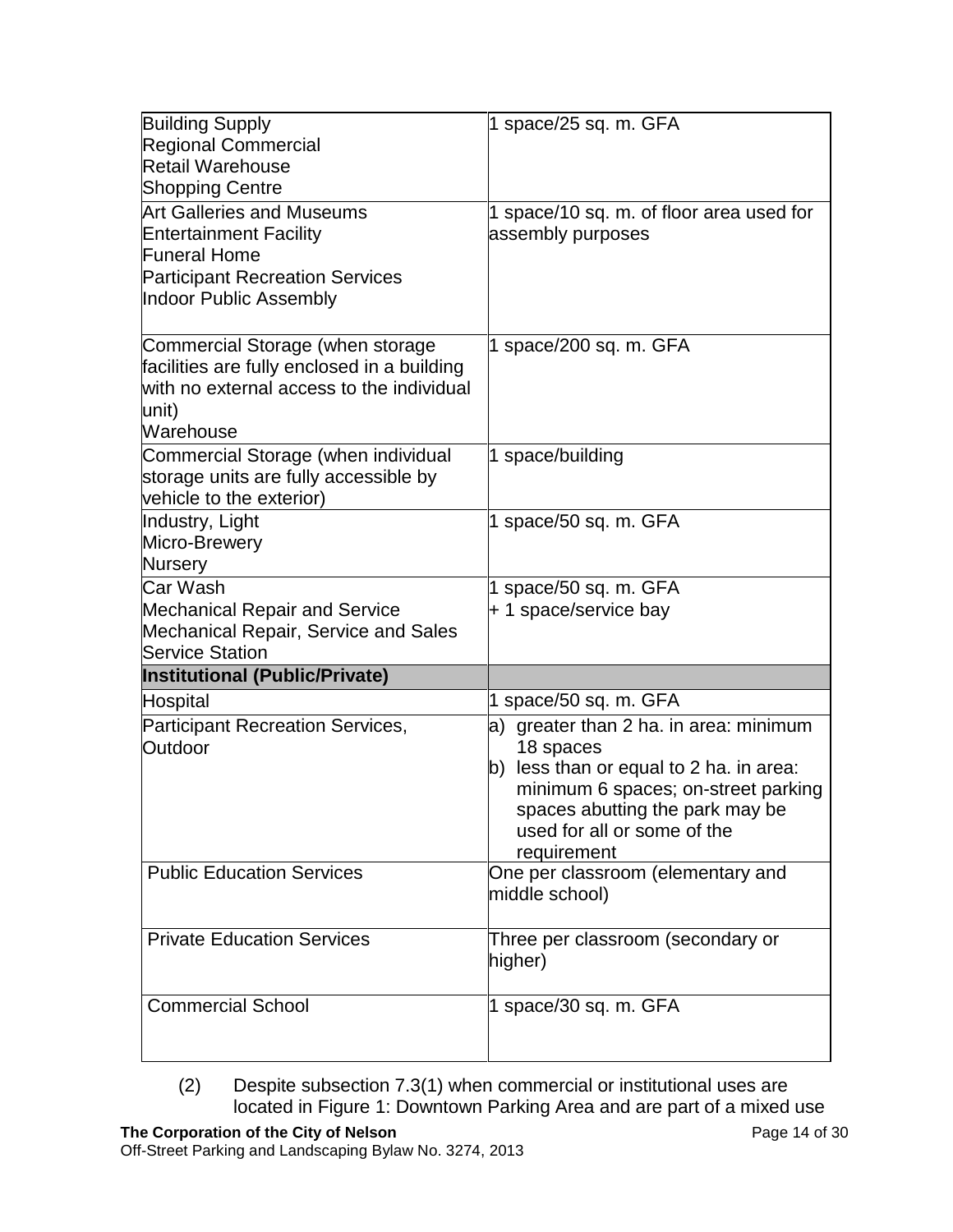building that also contains multi-unit residential dwellings, the required number of vehicle parking spaces may be reduced as follows:

- i. parking may be reduced to 50% of the total number that would otherwise be calculated; and/or
- ii. where car-share stalls are provided, the total parking requirement may be reduced by four stalls for every one car-share stall provided subject to the proponent submitting a long-term license agreement with an established car-share company/organization. Such reduction shall not be greater than two car-share spaces per development. **(Amended by Bylaw No. 3393, 2018)**
- (3) In addition to subsection (2), where a new subdivision is approved in Figure 1: Downtown Parking Area that establishes a new public road, the number of required on-site parking stalls shall be reduced by the total number of stalls that are able to be established on the newly created road right-of-way. Such reduction shall be at the discretion of the Approving Officer based on the needs for street furniture, fixtures, sidewalks, bump-outs and transit stops. Parking reduction allocation will be assigned to each lot proportionally based on the size of the lot to the total size of all newly created lots. **(Amended by Bylaw No. 3393, 2018)**
- (4) Despite the parking rates prescribed in 7.3.(1), alternate parking rates apply to Nelson Landing lands as approved in Zoning Bylaw 3199 and identified in Schedule B – City of Nelson Subdivision and Development Servicing Bylaw No. 3170, 2011. For clarity, all parking rates for Nelson Landing remain consistent with the said bylaw, except for expressly identified in the Zoning Bylaw. **(Amended by Bylaw No. 3314, 2015)**
- (5) Despite subsection 7.3(1), where car-share stalls are provided, the total parking requirement for residential lots containing four or more dwelling units, may be reduced by four stalls for every one car-share stall provided subject to the proponent submitting a long-term license agreement with an established car-share company/organization. Such reduction shall not be greater than two car-share spaces per development. **(Amended by Bylaw No. 3450, 2019)**

#### <span id="page-14-0"></span>**7.4 Electric Vehicle Charging Requirements (amended by Bylaw no. 3472)**

- (1) Energized outlets provided pursuant to this section shall be clearly labelled for their intended use as electric vehicle charging.
- (2) The minimum number of required electric vehicle parking spaces is set as follows: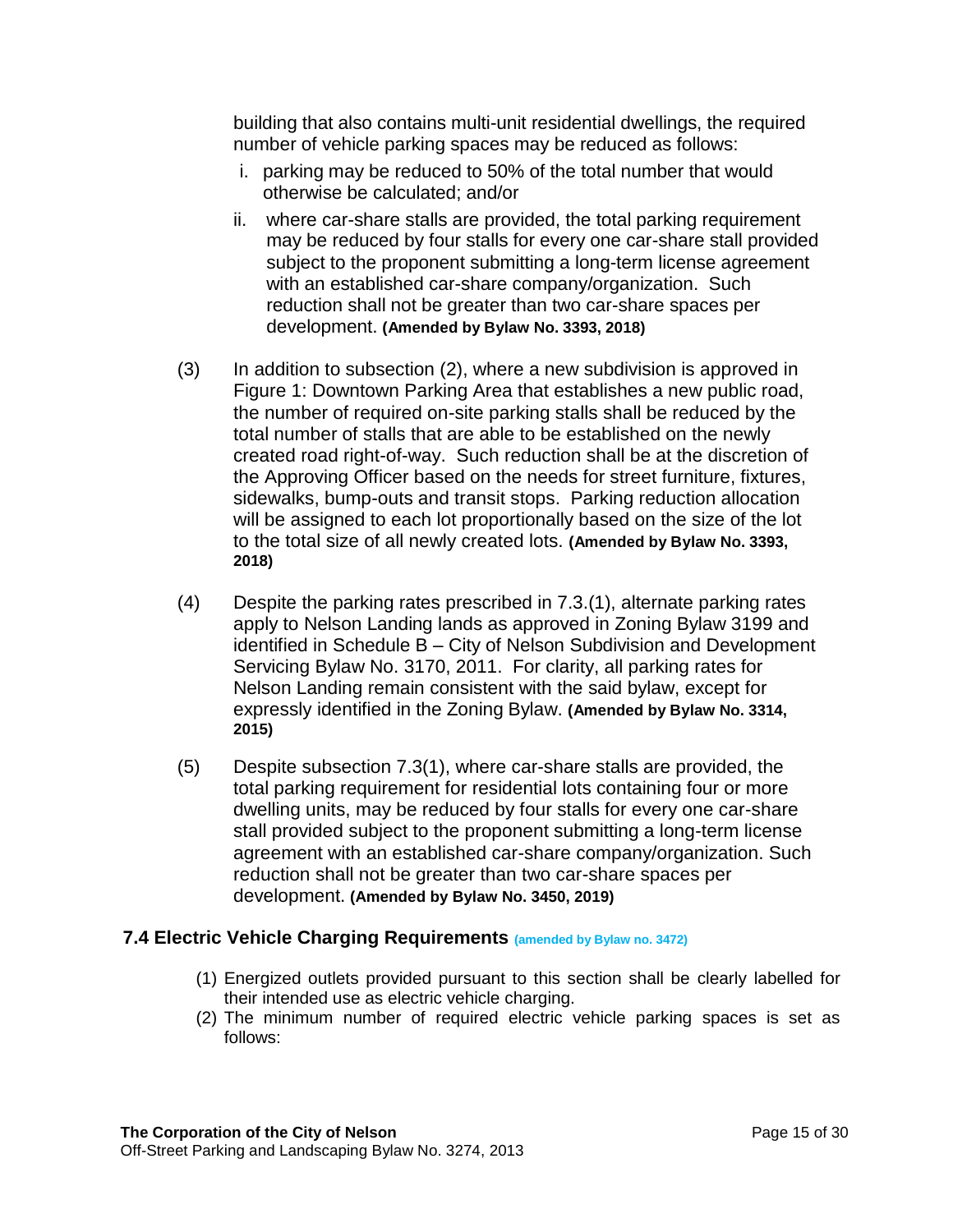- a. For new buildings, including mixed-use buildings, that contain at least one dwelling unit, at least one parking space per dwelling unit shall feature Level 2 Charging or higher to the parking space.
- b. For the first 10 required parking spaces, or a part thereof, for a commercial, industrial, mixed-use, public, or institutional use, a minimum of two parking spaces shall feature Level 2 Charging or higher to the parking space, plus two Level 2 Charging or higher spaces for any portion of each additional 10 parking spaces.
- c. A Service Station shall feature Alternative Fuel Infrastructure available for public use.
- (3) Despite subsection (2), no electric vehicle parking will be required to construct a new dwelling unit within an existing building.
- (4) Where one or more accessible parking spaces are required by this bylaw, at least 50% of the accessible parking spaces shall feature Level 2 Charging or higher to the parking space.
- (5) Where a car-share stall is provided under subsections 7.3(2) or 7.3(5), the carshare space shall feature Level 2 Charging or higher to the parking space.
- (6) Where an electric vehicle energy management system is implemented, the Director of Development Services may specify a minimum performance standard to ensure a sufficient rate of electric vehicle charging.

# <span id="page-15-0"></span>**7.5 Tandem Parking**

(1) Off-street vehicle parking spaces may be configured in tandem for single- detached residential dwellings, secondary suites, laneway houses, duplex residential, and multi-unit residential provided that each dwelling unit has one directly accessible parking space at all times and visitor parking is not in tandem.

## <span id="page-15-1"></span>**7.6 Shared Parking**

- (1) Despite Section 6.2 (2), where the peak use of off-street vehicle parking spaces for two (2) or more uses on the same lot or adjacent lots occurs at different periods of time, the required number of off-street vehicle parking spaces for such uses in total may be reduced by no more than 25%, provided that the requirements of subsection 7.5.(2) are met.
- (2) A reduction in the total number of required off-street vehicle parking spaces as described in subsection (1) above shall only be permitted with approval of the Director of Development Services and where:
	- (a) a written report has been submitted to the City by a professional engineer experienced in parking matters, recommending such reduction based on supporting evidence; and
	- (b) a covenant in favour of the City is registered against the title of the lot or lots concerned, and limiting the use of the lot(s) to the uses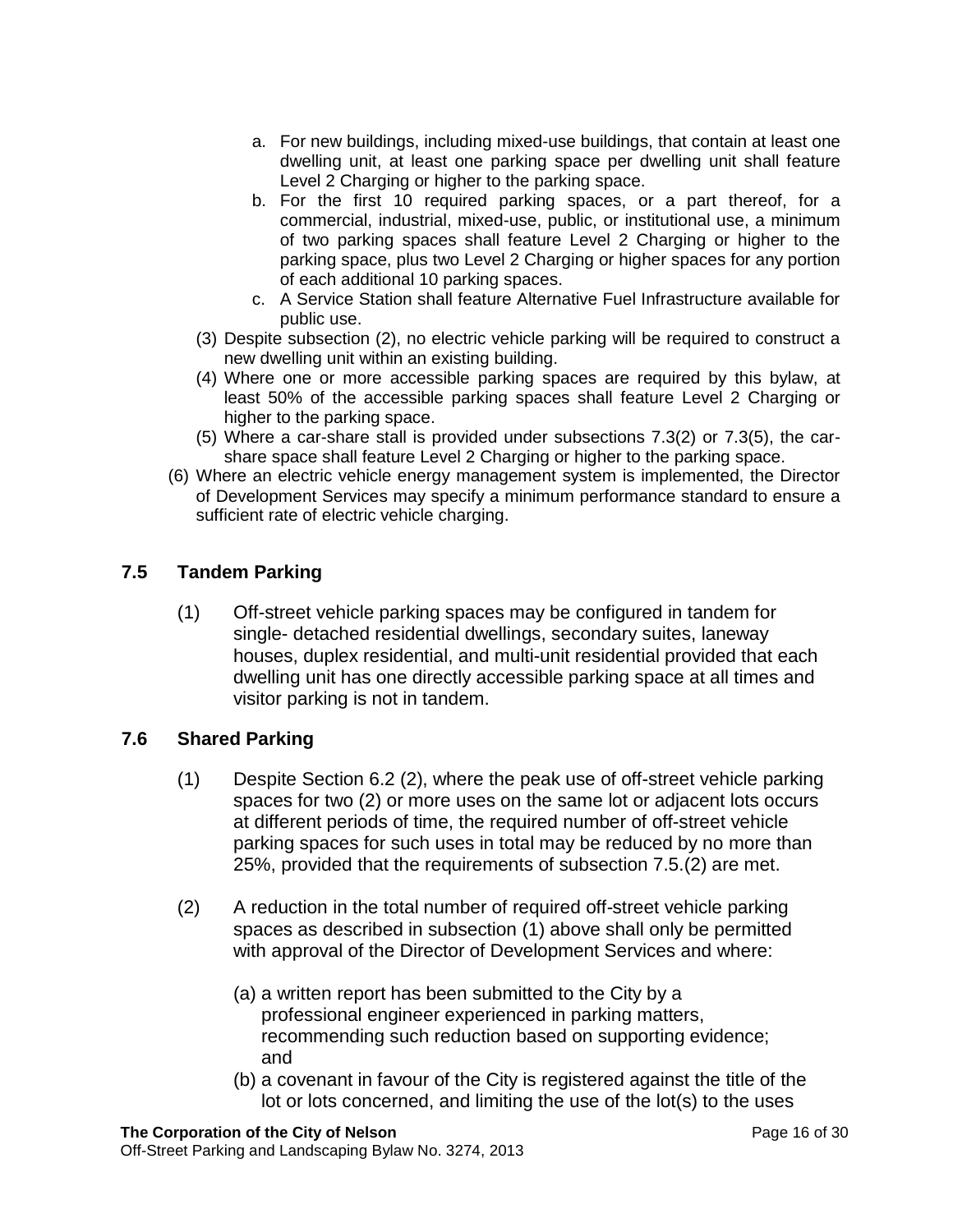that have been determined to justify the reduced parking requirement, including any relevant restrictions on the hours of operation of these

uses; and

(c) aside from such reduction, all other requirements of this Bylaw are met.

# <span id="page-16-0"></span>**7.7 Off-Street Vehicle Parking Design Criteria (Amended by BL3450)**

- (1) All off-street vehicle parking areas where more than two (2) spaces are required on a lot in a commercial or mixed-use zone, and where more than five (5) spaces are required on a lot in all other zones, shall:
	- (a) be surfaced with asphalt, concrete, porous pavement, permeable pavers or similar surface so as to provide a surface that is durable and dust-free for the purpose intended;
	- (b) have fences, landscaping or curbs to prevent the crossing of sidewalks and boulevards except at authorized exits and entrances;
	- (c) have the individual parking spaces, maneuvering aisles, entrances and exits clearly marked by curbs, fences or lines and signs;
	- (d) have a maximum gradient and cross slope of six percent (6%) or otherwise with approval from the Director of Development Services;
	- (e) have surface water drainage managed on site, with connection to the City storm system where connection is required and/or available.
	- (f) have drainage directed to prevent damage or inconvenience to abutting properties and streets. In no case shall drainage be permitted to flow across sidewalks;
	- (g) have the lighting of the parking lot, if lighted, placed in such a manner so as to prevent light falling on abutting properties; and
	- (h) have all spaces required for visitor parking located close to building entrances and clearly and permanently marked for visitor use only.
- (2) Vehicle Parking Space and Aisle Dimensions.
	- (a) the minimum vehicle parking space and aisle dimensions shall be in accordance with the following:

| <b>Parking Angle</b><br>(in degrees) | <b>Width of Aisle</b><br>(m) | Length of<br>Space (m) | <b>Width of</b><br>Space (m) |
|--------------------------------------|------------------------------|------------------------|------------------------------|
| 90                                   | 6.4 (2 Way)                  | 6.0                    | 2.75                         |
| 0 (Parallel)                         | 6.4 (2 Way)                  | 7.0                    | 2.6                          |
| 60                                   | 5.6 (1 Way)                  | 6.0                    | 2.75                         |
| 45                                   | 4.2 (1 Way)                  | 6.0                    | 2.75                         |
| 30                                   | $3.5(1 \text{ Way})$         | 6.0                    | 2.75                         |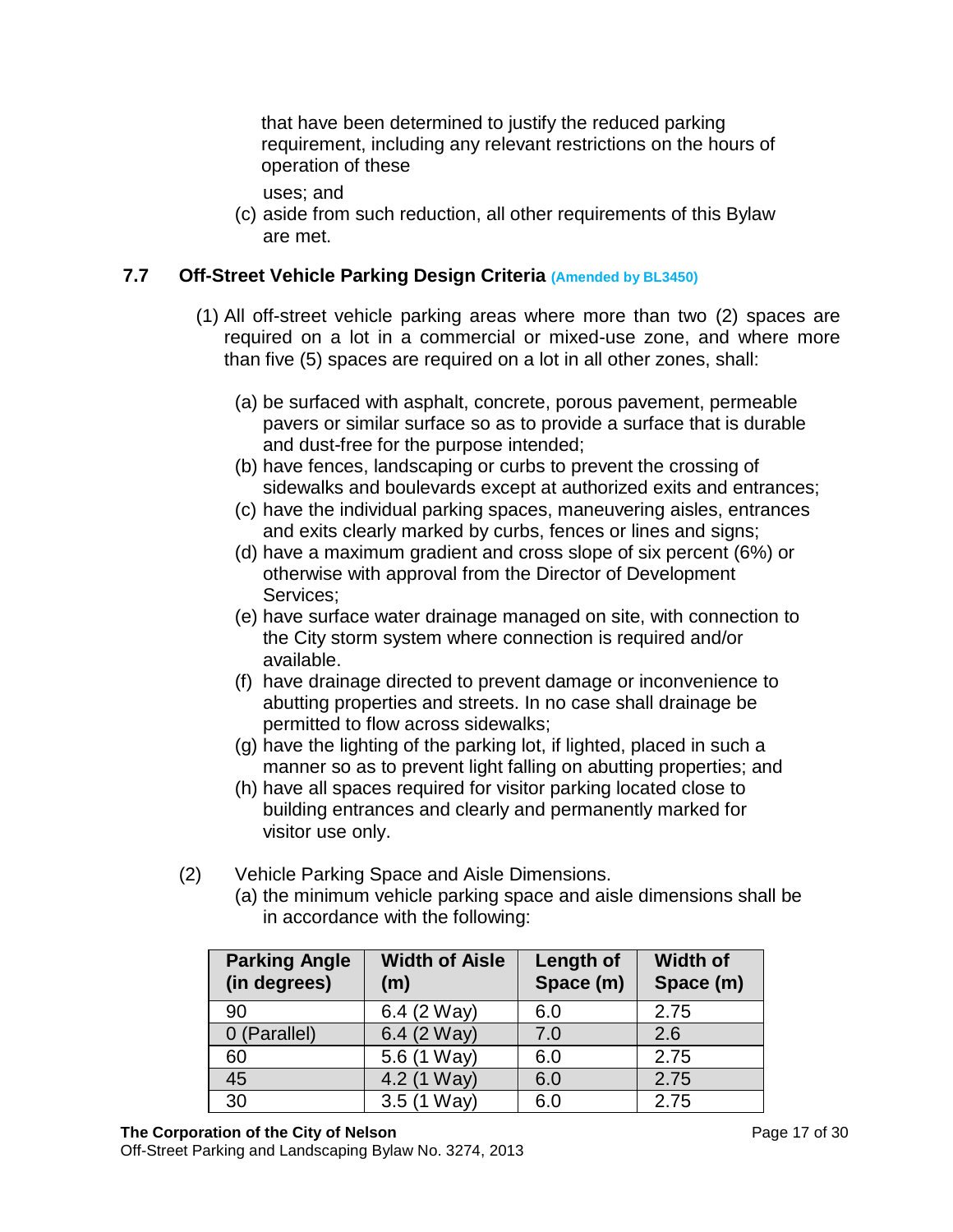| 0 (Parallel) | $3.8(1 \text{ Way})$ | 7.0 |  |
|--------------|----------------------|-----|--|
|--------------|----------------------|-----|--|

- i. when a vehicle parking space is abutting a wall of a height greater than 0.3 m, then an additional 0.3 m is required to be added to the width of the vehicle parking space.
- (b) where parking angle is 60 degrees, 45 degrees, or 30 degrees, only one-way traffic will be permitted in the maneuvering aisle.
- (c) despite the requirements in subsection 7.6.2.(a), in cases when the off- street vehicle parking requirements exceed ten (10) spaces, a maximum of 30 percent (30%) of the total parking requirements may be reduced to 2.5 m in width and 5.3 m in length, provided that each such vehicle parking space is clearly designated with the words "Small Car Only" on the pavement or facing wall.
- (d) despite the requirements in subsection 7.6.2.(a), where four (4) off- street vehicle parking spaces or fewer are required on a lot in a residential zone, off-street vehicle parking spaces shall have a minimum area of 16.5 sq. m.
- (e) despite the requirements in subsections 7.6.2.(a), 7.6.2.(b), 7.6.2.(c) and 7.6.2.(d), alternate design of vehicle parking space and aisle dimensions might be permitted:
	- i. where a written report has been submitted to the City by a professional engineer experienced in parking matters, recommending changes based on supporting evidence; and
	- ii. with approval of the Director of Development Services.
- (3) Driveway Access and Access to Vehicle Parking Spaces
	- (a) Approval by the Director of Development Services is required for a new driveway access. The Director may deny such a request if it does not comply with City bylaws, or if the proposed access would obstruct or interfere with City-approved on-street parking spaces.
	- (b) Each property shall only have one driveway access, unless a demonstrated need and approval is obtained from the Director of Development Services. Where a lot abuts a lane or road of different classification, the driveway shall be located to access the lane or road of the lower classification.
	- (c) All residential driveway accesses shall have a minimum width of 3 m and a maximum width of 6 m.
	- (d) The maximum width of a driveway to a commercial or industrial property shall be 6 m, however the Director may approve up to 10m if there is a demonstrated need.
	- (e) Unless a driveway access measures no more than 3.5 metres in width, a driveway access must provide at least two off-street parking spaces.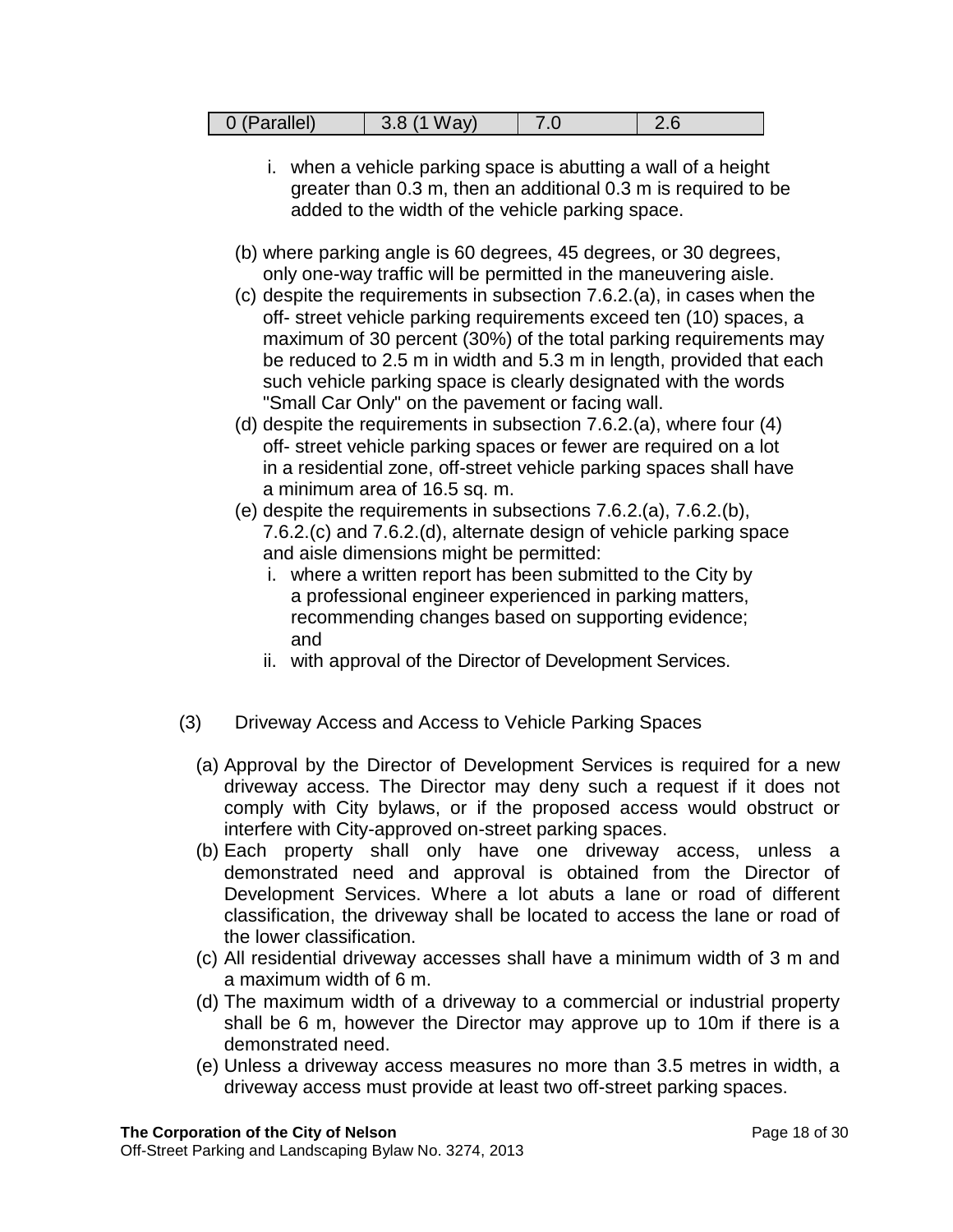- (f) A driveway access may not span more than one-third of a property frontage, or 4 m, whichever is greater.
- (g) Driveways shall be located a minimum of 1 m from hydrants, poles, street lights or street signs.
- (h) Residential driveway access onto an arterial road is not permitted unless alternate access is impractical. Wherever physically possible, alternate local road or lane access shall be dedicated to preclude residential driveways accessing directly onto major roads.
- (i) Residential driveway accesses serving corner lots shall be a minimum of 7 m from the lot corner nearest the intersection.
- (j) Driveway accesses to commercial and industrial corner lots shall be a minimum of 15 m from the property line of the adjoining road, unless otherwise approved by the Director of Development Services.
- (4) Properties located adjacent to a Provincial Highway must receive permission from the Ministry of Transportation and Infrastructure for access.

# <span id="page-18-0"></span>**7.8 Voluntary Establishment of Off-Street Vehicle Parking**

(1) Where off-street vehicle parking in excess of Bylaw requirements is provided, the location, design and operation shall comply with the requirements of this Bylaw.

# <span id="page-18-1"></span>**7.9 Exemptions for Residential Infill Housing**

- (1) Notwithstanding the parking rates prescribed in 7.3.(1), no more than three (3) parking spaces shall be required on a single property in the R1 – Low Density Residential Zone, as it is mapped and defined in Zoning Bylaw 3199, 2013, unless that property has a Duplex Residential use.
- (2) Notwithstanding the parking rates prescribed in 7.3.(1), the off-street vehicle parking requirement for a Laneway House or Secondary Suite may be waived with the approval of the Director of Development Services where:
	- (a) all legal street parking within a 100m-buffer of the lot or lots concerned is time-restricted, permit-only, or metered parking; and
	- (b) a covenant in favour of the City is registered against the title of the lot or lots concerned that voids the right of the resident(s) of the Laneway House or Secondary Suite in question, present and future, to be issued a residential parking permit, or for any parking permit issued to be associated with the Laneway House or Secondary Suite in question, except for a Seniors Parking Permit.
- (3) Notwithstanding the parking rates prescribed in 7.3.(1), the off-street vehicle parking requirement for a Laneway House or Secondary Suite may be waived with the approval of the Director of Development Services where: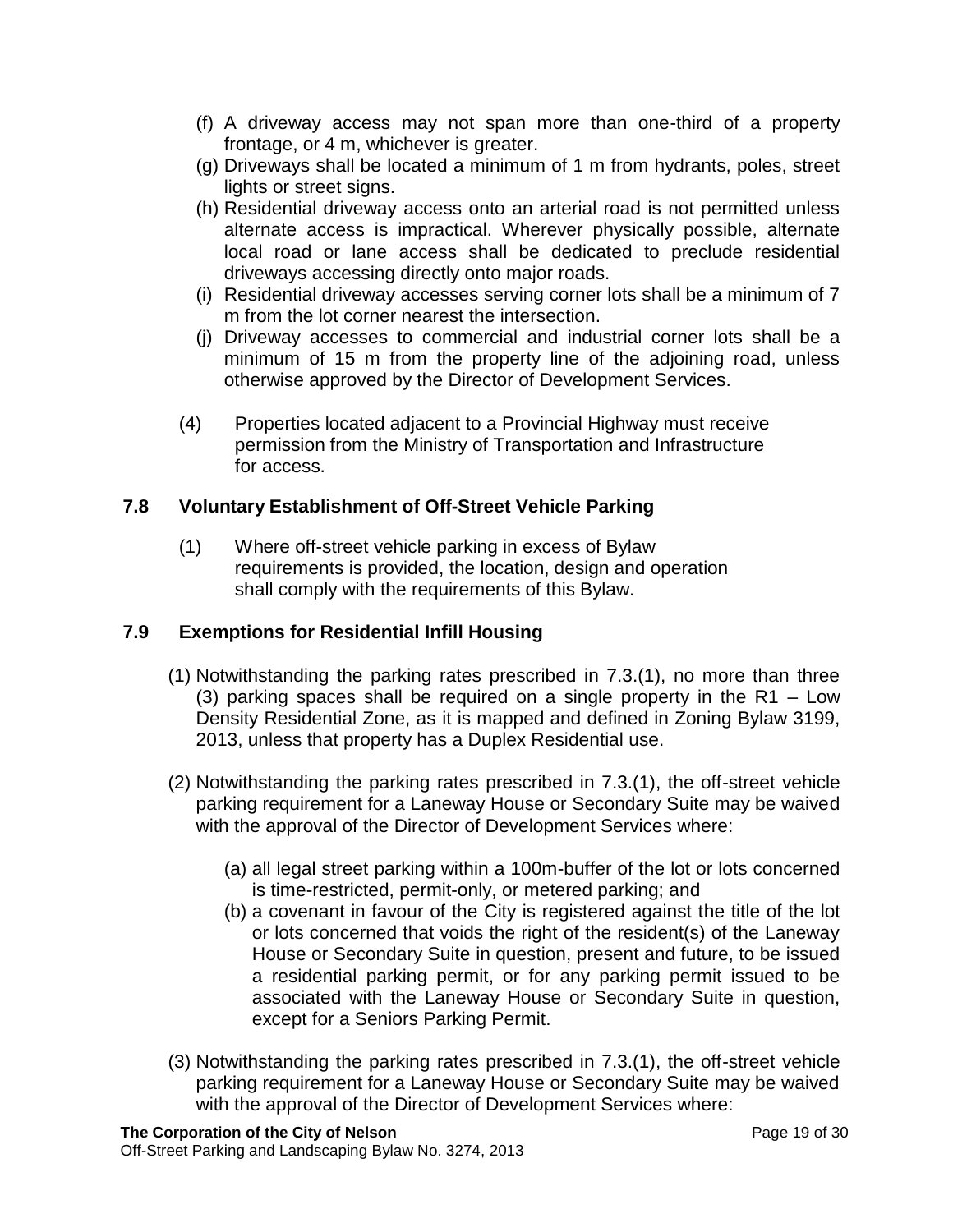- (a) two parking spaces conforming to this Bylaw are provided on the property in question; and
- (b) legal, useable street parking for at least two vehicles, as per the dimensions described in section 7.6.(2).(a), abuts the property in question; and
- (c) legal, useable street parking is available on both sides of at least one of the streets immediately adjacent to the property in question.

# <span id="page-19-0"></span>**PART 8 - LOADING SPACES**

## <span id="page-19-1"></span>**8.1 Location of Loading Spaces**

- (1) Required loading spaces shall be provided and maintained on the same lot as the use, building or structure they serve.
- (2) Loading spaces shall:
	- (a) not be located within a front yard;
	- (b) not be located within a side yard if there is a rear lane; and
	- (c) be constructed so as to permit unobstructed access to and egress from each loading space at all times and not obstruct access or egress to any required off-street vehicle parking space.

## <span id="page-19-2"></span>**8.2 Loading Space Requirements**

- (1) Where more than one building or use is located on a lot, the required number of spaces may be combined.
- (2) Loading space(s) for buildings in the zones listed shall be provided in accordance with the following table:

| <b>Zones</b>                                                        | <b>Gross Floor Area of</b><br>Building(s)                                             | <b>Spaces</b><br><b>Required</b> |
|---------------------------------------------------------------------|---------------------------------------------------------------------------------------|----------------------------------|
| Mixed-Use (non-residential                                          | Less than 500 sq. m.                                                                  |                                  |
| component only),<br>Commercial (non-residential<br>component only), | 500 square metres to<br>2,800 sq. m.                                                  |                                  |
| Industrial,<br><b>Public &amp; Institutional</b>                    | Each additional<br>2,800 sq. m., or fraction<br>thereof, in excess of<br>2,800 sq. m. | 1 additional                     |

## <span id="page-19-3"></span>**8.3 Loading Space Design Criteria**

(1) All loading spaces shall: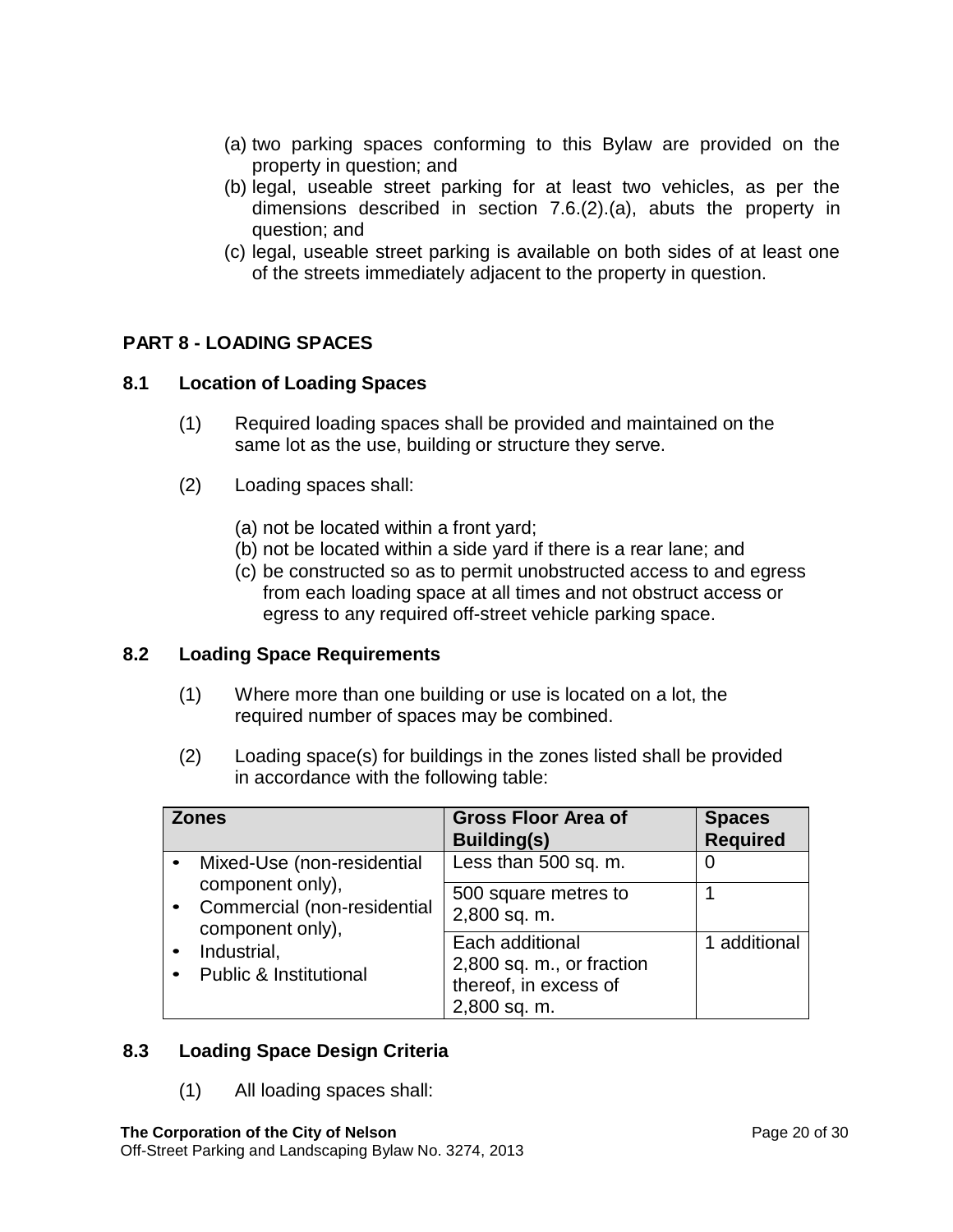- (a) be surfaced with asphalt, concrete, porous pavement, permeable pavers or similar surface so as to provide a surface that is durable and dust-free for the purpose intended;
- (b) have surface water drainage managed on site, with connection to the City storm system where connection is required and/or available; and
- (c) be clearly and permanently marked for loading use only.
- (2) Each loading spaces shall be a minimum of 12.0 m in length, 3.5 m in width, and have a vertical clearance of 4.0 m.
- (3) Adequate provision shall be made for access by vehicles to all loading spaces by means of a 6 m wide maneuvering aisle.

## <span id="page-20-0"></span>**PART 9 - BICYCLE PARKING**

#### <span id="page-20-1"></span>**9.1 Development Standards for Bicycle Parking**

- (1) Spaces for long term and short term bicycle parking should:
	- (a) be a minimum of 0.6 m in width,
	- (b) be a minimum of 1.8 m in length,
	- (c) have a vertical clearance of at least 2.0 m, and



(d) be situated on a hard surface.

- (2) Bicycle racks used for long term or short term bicycle parking shall:
	- (a) support the bicycle in at least two places, to prevent it from falling over;
	- (b) allow locking of the frame and one or both wheels with a U-style lock;
	- (c) be securely anchored to the ground, floor, or building;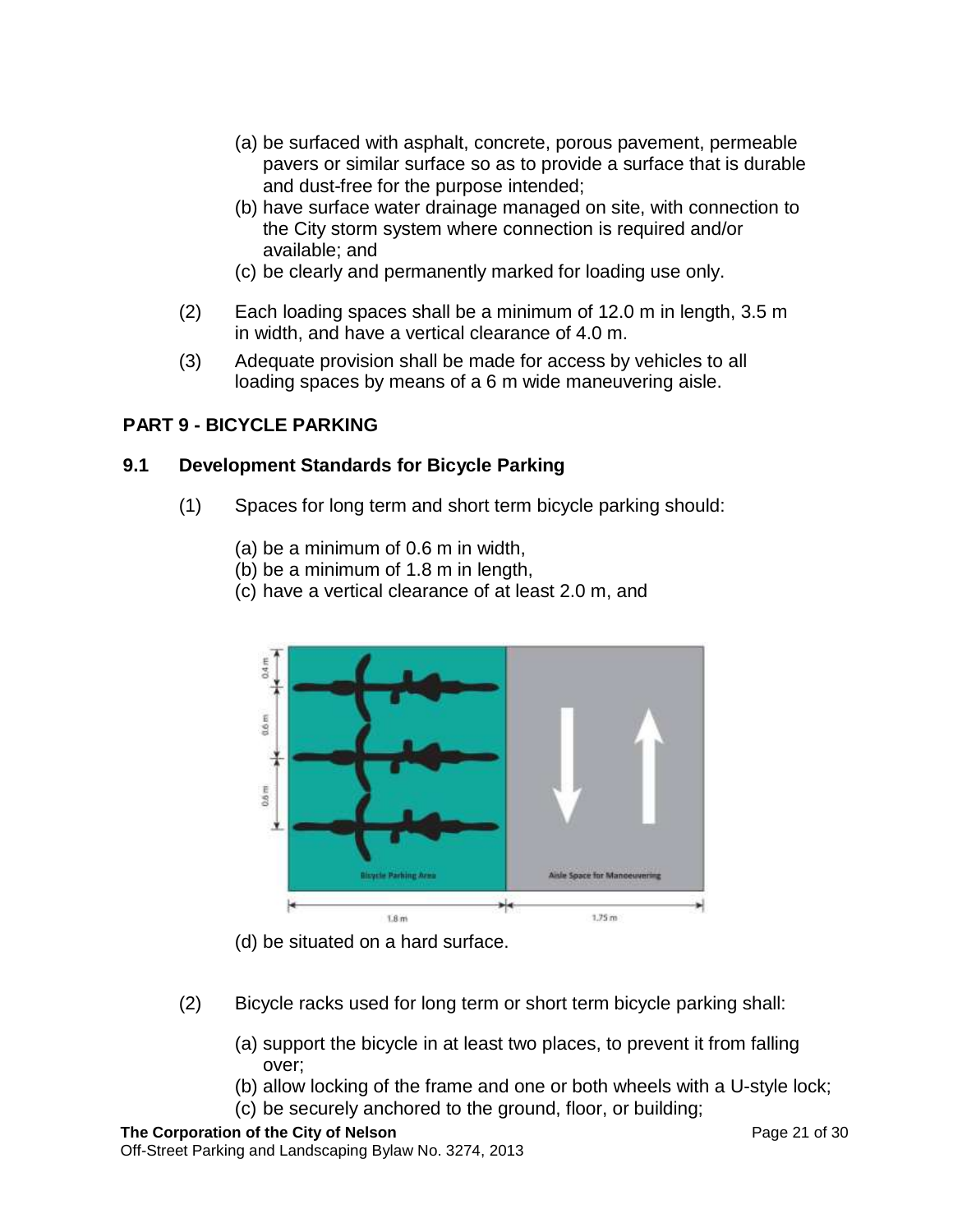- (d) be resistant to cutting, rusting, bending, and deformation; and
- (e) provide easily accessible bicycle parking spaces that do not require moving another bicycle for access or maneuvering.
- (3) Where more than one bicycle rack is used, the aisles between the bicycle racks should be a minimum of 1.75 m in width.
- (4) Long term bicycle parking shall be:
	- (a) in the form of bicycle lockers, compounds or rooms with lockable doors specifically provided and equipped for bicycle storage.
- (5) Short term bicycle parking shall be:
	- (a) located in a convenient, well-lit, and highly visible location that is accessible by visitors;
	- (b) separated from car parking by a physical barrier or sufficient space; and
	- (c) located so as not to interfere with pedestrians.

#### <span id="page-21-0"></span>**9.2 Bicycle Parking Requirements**

(1) As a requirement of this bylaw the following bicycle parking standards shall be adhered to within the City of Nelson:

| <b>Use</b>     | <b>Minimum Bicycle Parking Requirements</b>                     |
|----------------|-----------------------------------------------------------------|
| Residential,   | Long Term: 0.5 spaces per dwelling unit.                        |
| Multi-Unit     | Short Term: 6 spaces for any development with 10 or more        |
|                | dwelling units, plus 6 additional spaces for each additional 10 |
|                | dwelling units.                                                 |
| All other non- | Long Term: 1 space per 500 square metres GFA.                   |
| residential    | Short Term: 6 spaces for any development with a GFA greater     |
| uses           | than or equal to 1,000 square metres, plus 6 additional spaces  |
|                | for each additional 1,000 square metres.                        |

- (2) For multi-unit residential dwellings where each unit is designed with and has access to its own garage, no long term bicycle parking spaces shall be required.
- (3) Despite subsection 9.2.(1), in lieu of providing short term bicycle parking spaces for new buildings, structures and uses, a financial contribution to the City's Active Transportation Reserve Fund for the development of active transportation infrastructure may be provided. The value will be determined based on actual land and construction costs, as reviewed and accepted by the Director of Development Services.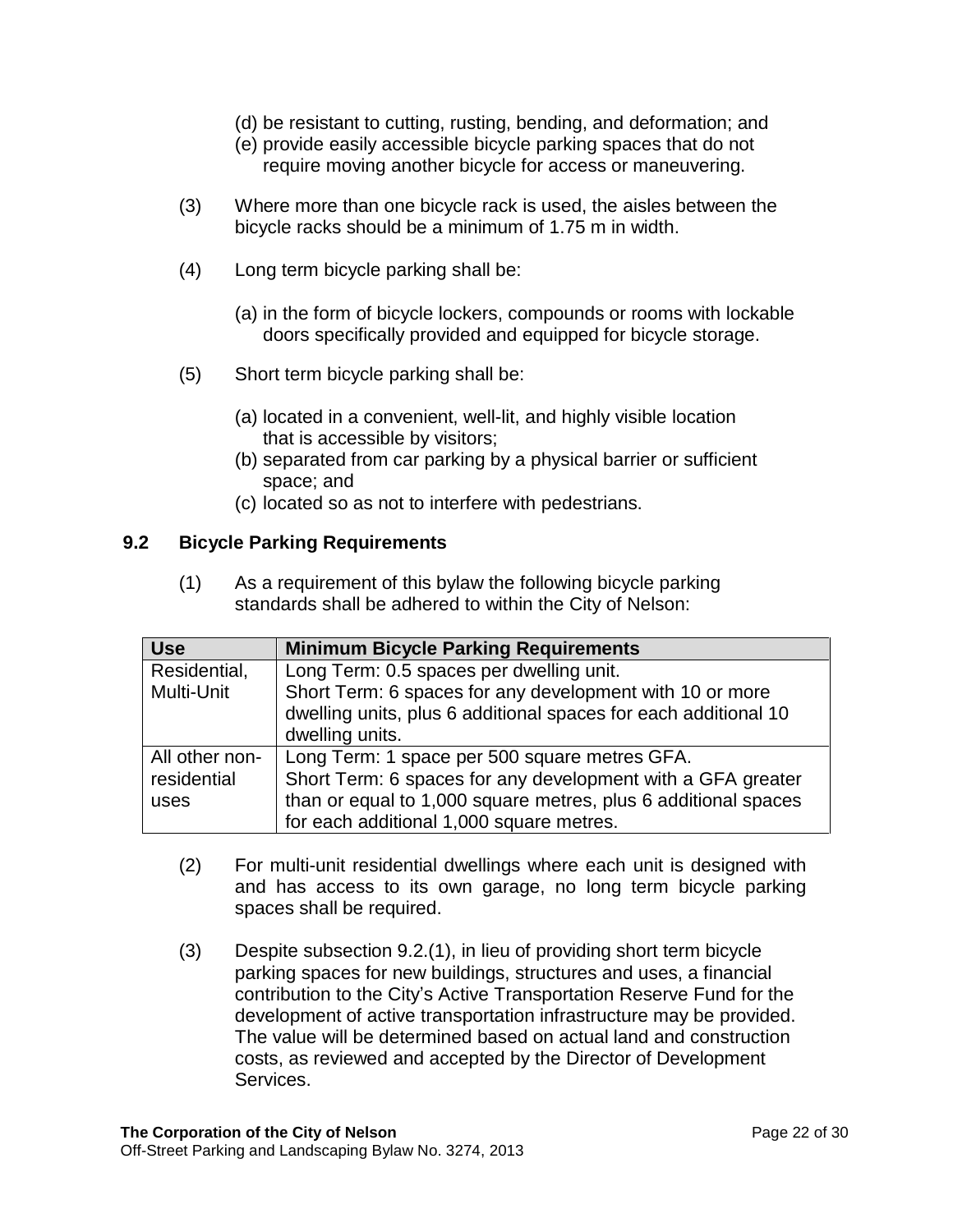# <span id="page-22-0"></span>**PART 10 - LANDSCAPE STANDARDS**

#### <span id="page-22-1"></span>**10.1 Application (Amended by BL3450)**

- (1) Except as otherwise provided for in this Bylaw, a landscape plan as per the requirements in section 10.4 of this Bylaw shall be required in the following cases:
	- (a) for multi-unit developments with four to nine dwelling units in one building;
	- (b) for multi-unit developments consisting of ten or more dwelling units;
	- (c) for new principal buildings in commercial, mixed-use, industrial, institutional, and public zones;
	- (d) for new principal buildings in comprehensive development zones when a development permit is required by the *Official Community Plan*.
- (2) Except when a landscape plan is required under subsection (1)(a), a landscape plan shall be prepared by either a registered Landscape Architect or a professional certified in landscape design.
- (3) A landscape plan shall be considered part of the Development Permit requirements in the *Official Community Plan*, and submitted at the time of Development Permit application.

#### <span id="page-22-2"></span>**10.2 Landscape Area (Amended by BL3450)**

- (1) In residential zones, a minimum of 30% of the lot shall be landscaped and/or surfaced with permeable materials.
- (2) In commercial zones, a minimum of 10% of the lot shall be landscaped and/or surfaced with permeable materials. In the case that lot coverage exceeds 85% of the site, landscaping requirements may be waived.
- (3) In mixed-use zones, a minimum of 10% of the lot shall be landscaped and/or surfaced with permeable materials.
- (4) In industrial zones, a minimum of 10% of the lot shall be landscaped and/or surfaced with permeable materials, and a minimum of 60% of the front yard area shall be landscaped and/or surfaced with permeable materials.
- (5) In any other zone, a minimum of 20% of the lot area shall be landscaped and/or surfaced with permeable materials.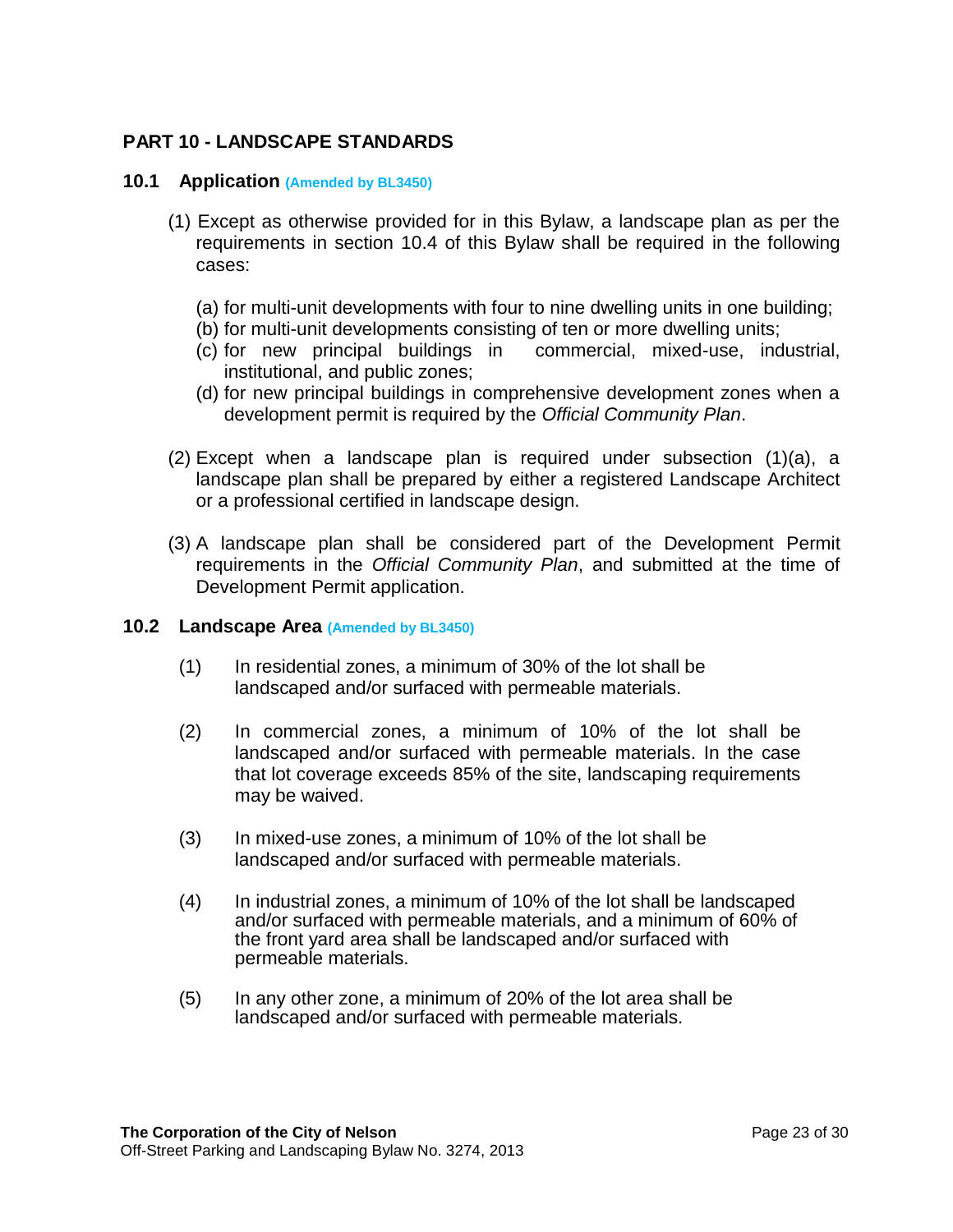## <span id="page-23-0"></span>**10.3 General Landscaping Requirements (Amended by BL3450, 3459)**

- (1) The following general landscaping regulation shall apply to all properties within the City, effective August 12, 2019:
	- (a) No new or additional coniferous evergreen trees/plants, such as junipers and cedars, are to be planted within 1.5 metres of a dwelling unit, principal or accessory building as well as other structures such as decks.
	- (b) All plantings shall consist of species known to be native or otherwise appropriate for the Nelson climate. Plants that are low water consumers are encouraged.
	- (c) Edible landscaping opportunities are encouraged.
	- (d) Invasive plants are not permitted.

(2) New trees and shrubs shall be set back a minimum of 3.0 m from all underground utilities.

- (3) The proposed site grading shall:
	- (a) respect the natural contour of the land to the extent possible;
	- (b) minimize the necessity to use retaining walls; and
	- (c) ensure drainage away from buildings and abutting properties.

(4) Erosion and sediment control measures shall be used during construction to prevent the pollution, degradation or siltation of natural areas, watercourses, and adjacent lands and streets.

(5) To provide a buffer between high-intensity and low-intensity uses, a fence shall be required in all zones for multi-unit residential, commercial, public, institutional, and industrial uses that are adjacent to a single-family residential use, or as approved by the Director of Development Services.

## <span id="page-23-1"></span>**10.4 Landscape Plan**

(1) Where a detailed landscape plan is required pursuant to this Bylaw, the landscape plan shall contain, as a minimum, the following information:

(a) property address and legal description, north arrow, drawing scale, name of property owner/developer and name of design consultant where applicable;

(b) property lines, easements, rights-of-way, dimensions of the site, total area of the site, and total landscaping area;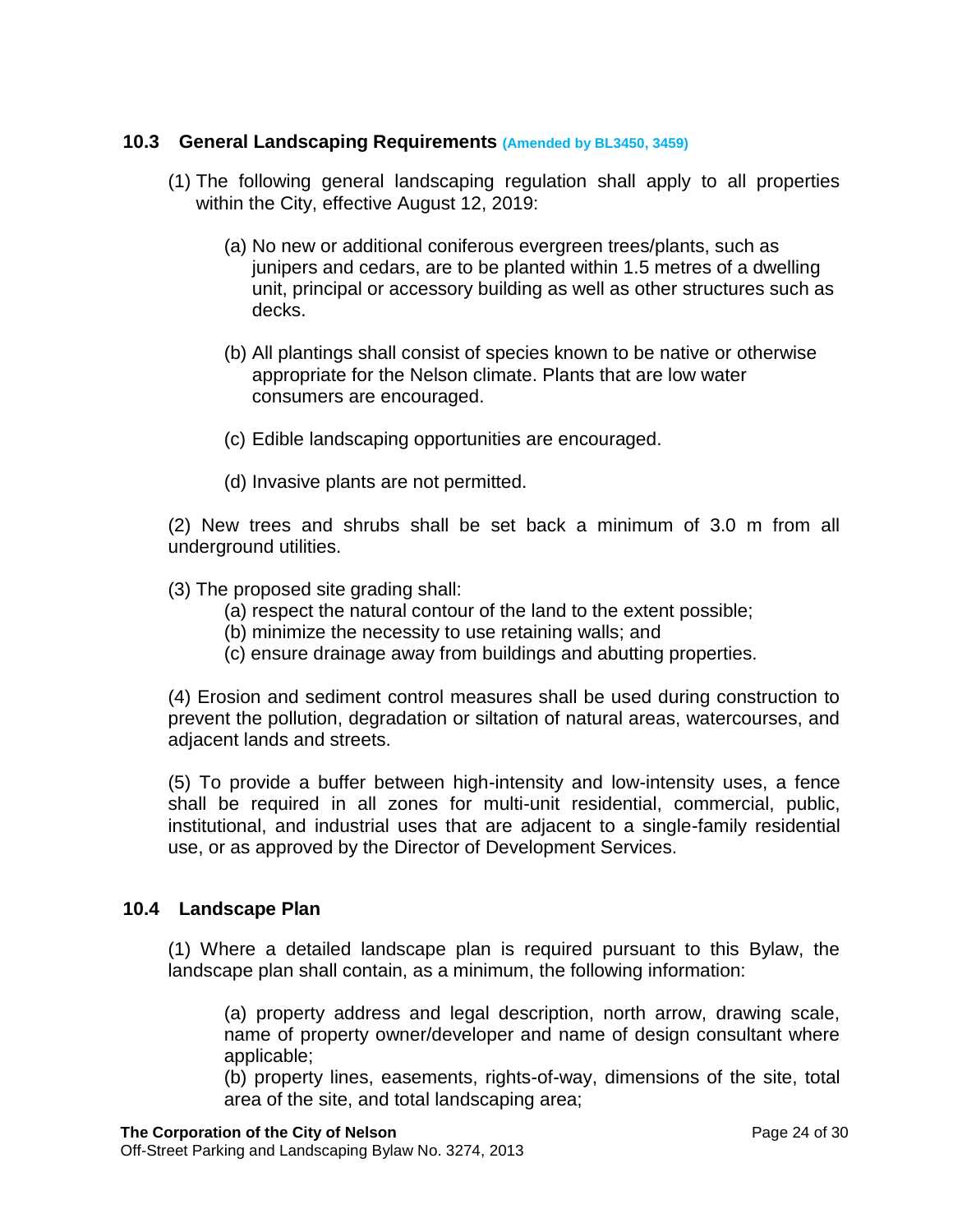(c) approximate location and type of adjacent land uses;

(d) location of existing and proposed overhead and underground utilities, lighting, irrigation systems, and corner sight triangles where applicable;

(e) location of all existing and proposed physical features including turf areas, trees, shrubs, planting beds, walls, fences, signage, site furnishings, and hardscapes;

(f) details or descriptions for walls, fencing, signage and hardscaping;

(g) description of how existing trees and vegetation and other site features will be protected during construction;

(h) existing and final grading including direction of site surface drainage;

(i) planting plan with species list indicating the quantity, size, common and botanical names of the plant material to be used;

(j) a list of the type and quantity of site furnishings (benches, bicycle racks, etc.) to be used;

(k) the location and manner in which waste, recycling and compost containers, fuel tanks, postal kiosks, utility structures, exterior storage and parking areas will be screened, including the height and materials to be used for fencing, screens and walls;

(l) description of means of maintaining new landscaping during the establishment period (i.e. maintenance program); and

(m) planting in proximity to a hydro utility must comply with Nelson Hydro requirements.

(2) All landscape plans and installations shall be in accordance with the most recent British Columbia Landscape and Nursery Association, *BC Landscape Standards*.

(3) Where permitted by the zone, all exterior storage of goods and materials shall:

(a) be screened from view from any street, and from adjacent sites in a residential zone by fences, berms, landscape materials or a combination of these to the satisfaction of the Director of Development Services; and (b) have screening that is equivalent in height to the stored goods and materials.

(4) Preservation of existing trees and vegetation is encouraged where possible. The landscape plan shall reference means for protecting existing trees and vegetation during construction, referencing best practices for buffer and fencing requirements.

(5) Strategies incorporated into the landscape plan to promote safe places are encouraged. Means may include but are not limited to:

(a) the provision of adequate outdoor lighting for entrances, building perimeters and walkways;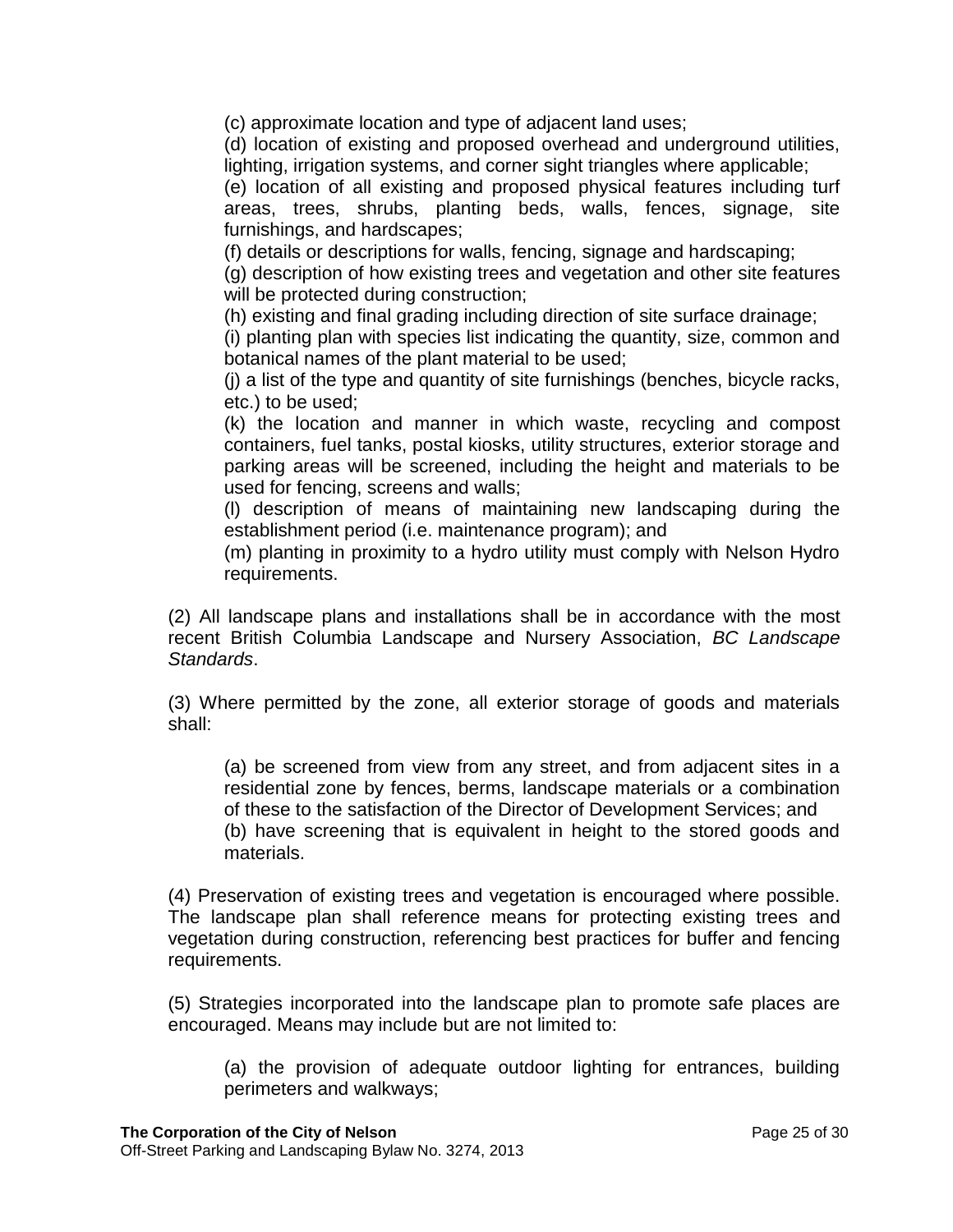- (b) clear directional and safety signage;
- (c) the use of vandalism resistant materials;
- (d) adequate provisions for waste collection;
- (e) maintaining good sightlines; and
- (f) restricting vehicular access where appropriate.
- (6) Development shall follow FireSmart guidelines for landscaping.
- (7) Landscape Plans shall furthermore adhere to the following design guidelines:
	- (a) Landscaping shall be used to enhance the property, contribute towards energy conservation, water conservation and greenhouse gas reduction, and provide a buffer between adjacent land uses.
	- (b) Landscaping should also be used to screen parking and loading areas, on-site storage areas, mechanical equipment and garbage disposal areas from view of the street or adjacent residential or commercial properties.
	- (c) Screening should be provided when the development is adjacent to parcels used for residential purposes. Where a landscape screen is considered to be insufficient for protecting the privacy of an adjoining residence, an opaque fence should be installed along the lot line. Chainlink fences with privacy slats are prohibited.
	- (d) Garbage containers and recycling bins should be placed in an inconspicuous location with convenient access for the users and collectors. They should be totally enclosed by a fence or other approved structure.
	- (e) The site should be provided with landscaping in the following areas:
		- Along the property to the edge of roadways,
		- Between buildings and parking areas,
		- Along on-site access roads,
		- Along the sides of buildings, and
		- In other open space areas not required for parking, access roads or walkways.
	- (f) Existing trees or landscapes should be incorporated into the site whenever possible.
	- (g) The landscaping components should be designed as part of a comprehensive landscaping plan that complements the building and surrounding areas.
	- (h) Where appropriate, development should include the planting of trees parallel to the street or highway right-of-way. To help ensure proper growth, the trees should be protected from damage and be of an appropriate species considering relation to power lines.
	- (i) Consideration of compost facilities for multi-unit residential and commercial buildings.
	- (j) Encourage the use of native and low water consumption plant species, suitable for the Nelson region.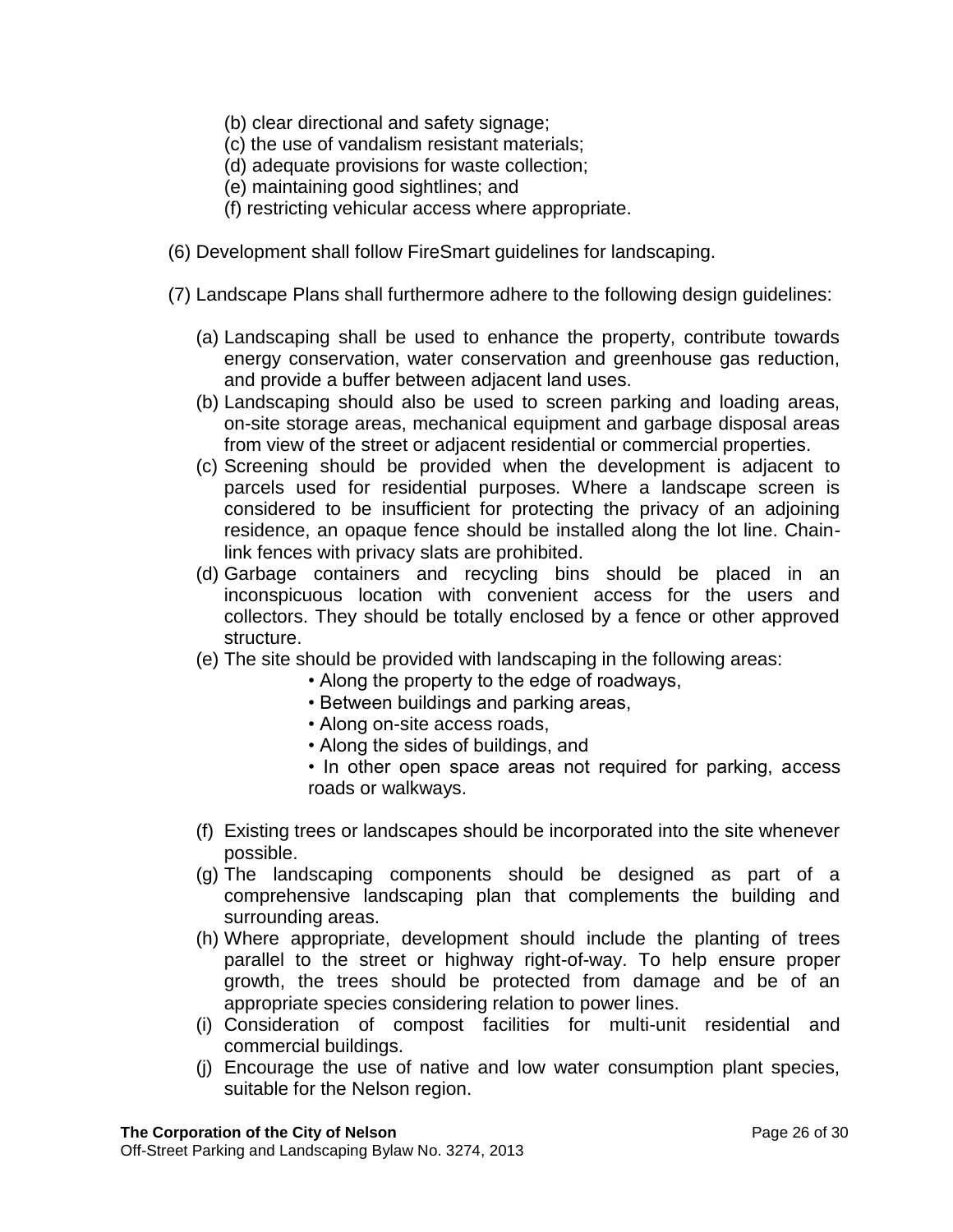- (k) In-ground irrigation should promote water conservation and ensure ongoing ease of maintenance and quality of landscaping.
- (l) Retaining walls: lock block and gabion style retaining walls are not considered appropriate for commercial and multi-unit residential development. Materials such as concrete, allan block or sierra slope systems should be considered for commercial and multi-unit residential developments and be subject to any geotechnical engineering as may be required.

## <span id="page-26-0"></span>**10.5 Landscape Security & Maintenance**

(1) When a Landscape Plan is required, a landscape security is required as a condition of Development Permit approval, prior to Building Permit issuance, and shall be in accordance with the following:

(a) an irrevocable, automatically renewing Letter of Credit in the form satisfactory to the City, or other such means satisfactory to the City, having a value equivalent to 100% of the established landscape installation.

- (2) The estimated cost to complete the landscape plan shall be provided by either a registered Landscape Architect or professional certified in landscape design, and shall be based on the information provided on the landscape plan approved by the City. If, in the opinion of the City, these projected costs are inadequate, the City may establish an appropriate landscaping cost figure for the purposes of determining the value of the landscaping security.
- (3) The Director of Development Services or designate may release 90% of the security deposit once it is determined that the landscaping works have been completed in accordance with the approved landscape plan.
- (4) The remaining security deposits will be released providing the landscaping is confirmed to be in healthy condition after one year from the date of completion of the landscape work, referred to as the maintenance period.
- (5) Any Letter of Credit shall allow for partial draws by the City if the landscaping is:
	- (a) Not completed in accordance with the approved landscape plan(s) within one growing season after completion of the development; or
	- (b) The landscaping is not well maintained and in a healthy condition during or at the end of the maintenance period.
- (6) The City may draw on a Letter of Credit and the amount thereof shall be paid to the City for its use absolutely.
- (7) In the event that the Owner does not complete the required landscaping, or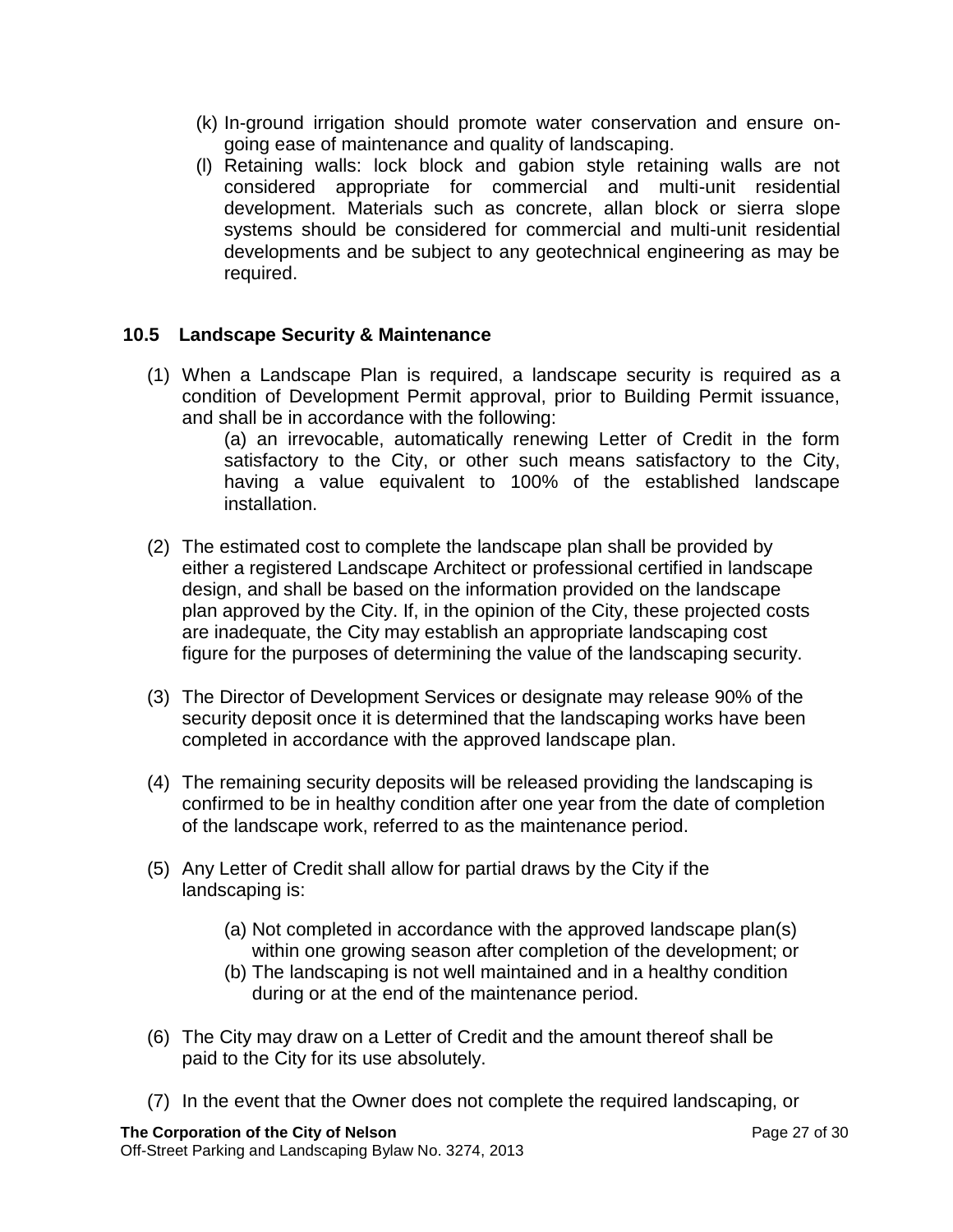fails to maintain the landscaping in a healthy condition for the specified period of time, and the Letter of Credit is insufficient for the City to complete the required work, should it elect to do so, then the Owner shall pay such deficiency to the City immediately upon being invoiced. The City shall provide an accounting to the Owner indicating how the proceeds of the Letter of Credit were applied, within 60 days of completing or maintaining the landscaping.

- (8) Landscape Inspection Procedure.
	- (a) Upon receipt of a written request from the parties involved in the development, including, but not limited to, the Owner, Strata Corporation, or the issuer of the Letter of Credit, an inspection of the finished landscaping shall be completed by the Director of Development Services. Inspections shall be made during the normal growing season, between April 1 and October 31. The Director of Development Services, or designate, will perform the inspection within 20 working days of receipt of the inspection request.
	- (b) Inspections by the Director of Development Services or designate shall, as a minimum, consist of an inspection following installation (installation inspection) and a final inspection at the end of the warranty period (warranty inspection). These inspections will include the following:
		- i. determining whether the variety, size, quantity, location, and condition of plant materials and other landscape features and requirements correspond to those shown on the approved landscape plan(s);
		- ii. determining whether adequate means of watering plant material exists and that there is evidence that this has been done consistently; and
		- iii. determining whether the correct conditions for plant establishment and continued health are maintained for the maintenance period.

# <span id="page-27-0"></span>**PART 11 – PENALTIES AND ENFORCEMENT**

- (1) Every person who violates a provision of this Bylaw commits an offence and is liable on summary conviction to a penalty not exceeding \$10,000 and costs of prosecution or to imprisonment for not more than six months.
- (2) Every person who fails to comply with any order or notice issued by a Building Official, or who allows a violation of this bylaw to continue.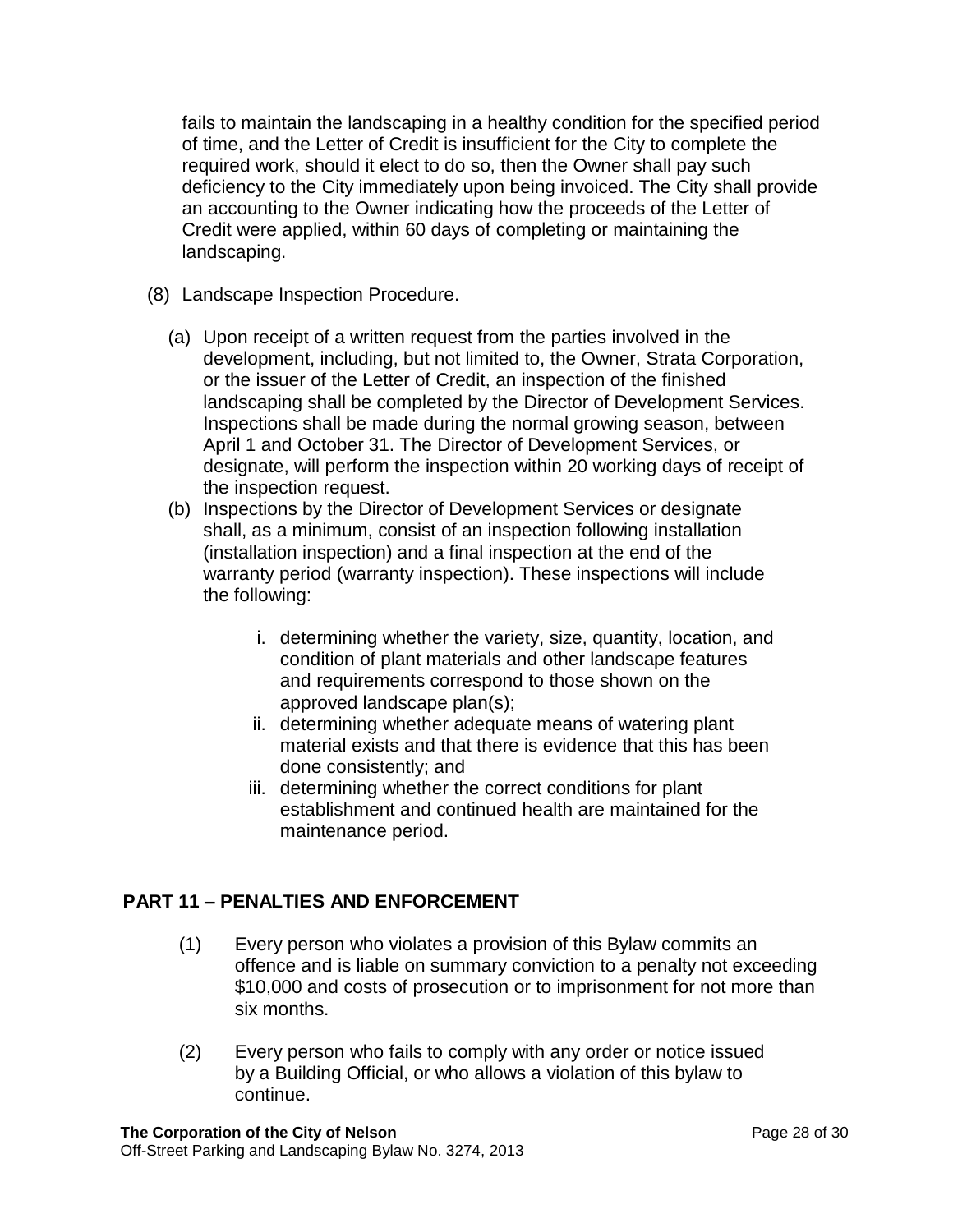- (3) Each day a violation of the provisions of this Bylaw exists or is permitted to exist shall constitute a separate offence.
- (4) Pursuant to Section 264 of the *Community Charter*, any person designated as a Bylaw Enforcement Officer pursuant to the City's *Bylaw Notice Enforcement Bylaw No.3195* and all amendments thereto is hereby authorized and empowered to enforce the provisions of this bylaw or bylaw notice or as otherwise provided by this and any other bylaw of the City.
- (5) No person may obstruct a Bylaw Enforcement Officer in the fulfillment of their duties.

# <span id="page-28-0"></span>**PART 12 – SEVERABILITY**

If a portion of this bylaw is held invalid by a Court of competent jurisdiction, then the invalid portion must be severed and the remainder of this bylaw is deemed to have been adopted without the severed section, subsection, paragraph, subparagraph, clause or phrase.

## <span id="page-28-1"></span>**PART 13 – CITATION**

This Bylaw may be cited for all purposes as the "**Corporation of the City of Nelson Off-Street Parking and Landscape Bylaw No. 3274, 2013**" and shall come into force and effect upon its adoption.

> READ A FIRST TIME the  $16<sup>th</sup>$  day of December, 2013 READ A SECOND TIME the 16<sup>th</sup> day of December, 2013 READ A THIRD TIME the 16<sup>th</sup> day of December, 2013

FINALLY PASSED AND ADOPTED the 3rd day of February, 2014

John Dooley\_\_\_\_\_\_

**Mavor** 

Frances Long

Corporate Officer